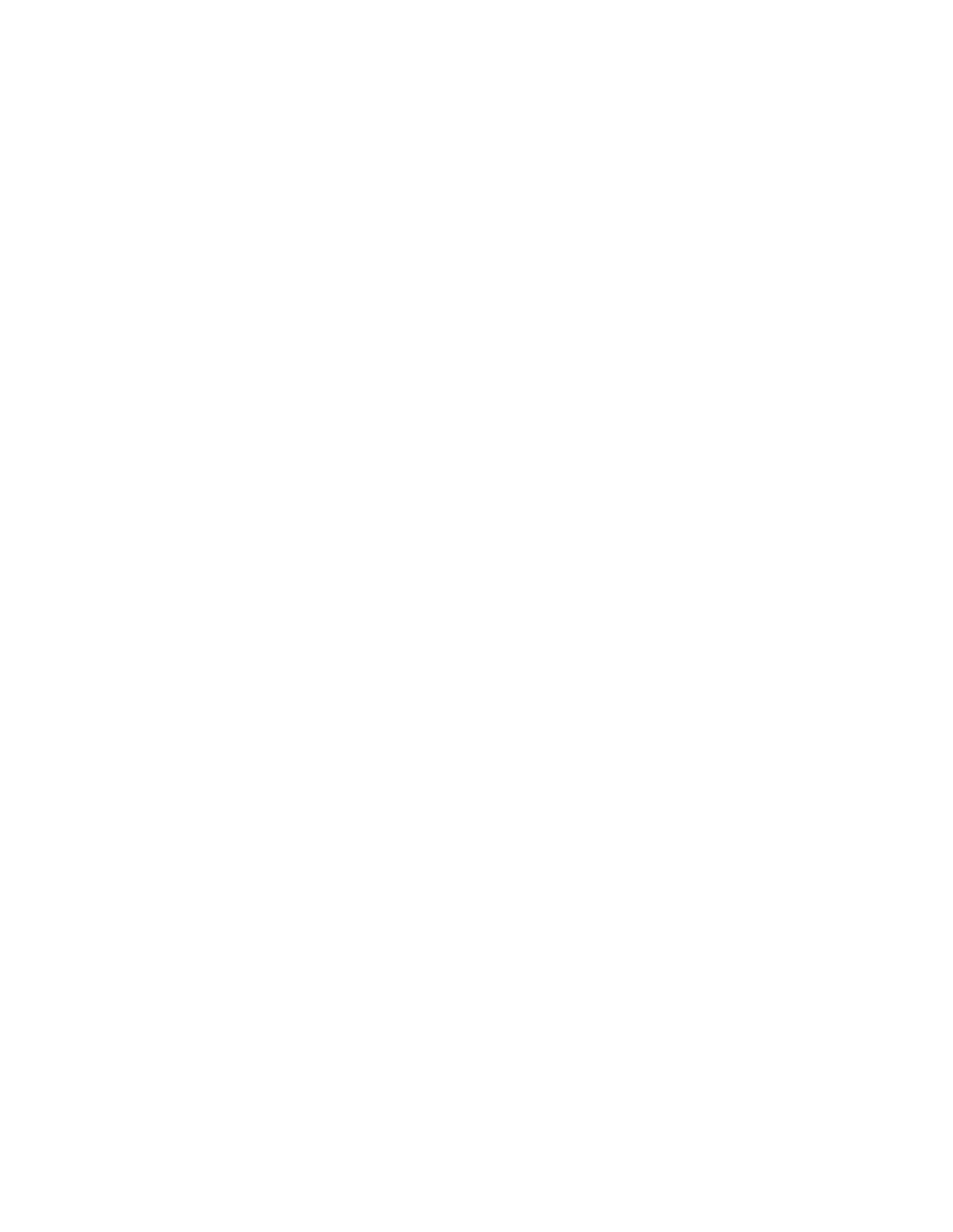## HARNACK'S INEQUALITY FOR SOME NONLOCAL EQUATIONS AND APPLICATION

#### **JÉRÔME COVILLE**

Abstract. In this paper, we establish a Harnack's inequality for positive solutions of the nonlocal inhomogeneous problem

$$
\int_{\Omega} J\left(\frac{x-y}{g(y)}\right) \frac{u(y)}{g^n(y)} dy - a(x)u,
$$

where  $\Omega \subset \mathbb{R}^n$  is an open set, J is a probability density with compact support and  $g, b$  are positive bounded functions. For some particular  $a(x)$ , using the Harnack's Inequality, we also construct a positive solution of the above equation.

#### 1. Introduction and Main results

In the past few years much attention has been drawn to the study of nonlocal reaction diffusion equations , where the usual elliptic diffusion operator is replaced by a nonlocal one of the form

(1.1) 
$$
\mathcal{L}[u] := \int_{\Omega} k(x, y)u(y) dy - b(x)u,
$$

where  $\Omega \subset \mathbb{R}^n$ ,  $k \geq 0$  satisfies  $\int_{\mathbb{R}^n} k(y, x) dy = 1$  for all  $x \in \mathbb{R}^n$  and  $b(x) \in C(\Omega)$ , see among other references [1, 3, 4, 5, 6, 7, 8, 9, 10, 11, 12, 13, 14, 20, 21, 22]. Such types of diffusion processes have been widely used to describe the dispersal of a population through its environment in the following sense. As stated in [16, 17, 19] if  $u(y, t)$  is thought of as a density at location y at time t and  $k(x, y)$  as the probability distribution of jumping from location  $y$  to location  $x$ , then the rate at which individuals from all other places are arriving to location  $x$  is

$$
\int_{\Omega} k(x, y) u(y, t) dy.
$$

On the other hand, the rate at which individuals are leaving location  $x$  to travel to all other places is  $-b(x)u(x,t)$ .

Equation (1.1) can be seen as a nonlocal analog of the usual elliptic operator

$$
\mathcal{M} := a_{ij}(x)\partial_{ij} + b_i(x)\partial_i + c(x).
$$

Indeed, let us rewrite equation (1.1) in the following way

(1.2) 
$$
\int_{\Omega} k(x,y)[u(y) - u(x)] dy - c(x)u = 0 \quad \text{in} \quad \Omega,
$$

with  $c(x) := b(x) - \int_{\Omega} k(x, y) dy$ . Setting  $z = x - y$  and performing a formal Taylor expansion of  $u$  in the integral, we can rewrite the nonlocal operator as follows

$$
\int_{x-\Omega} k(x, x-z)[u(x-z) - u(x)] dy = a_{ij}(x)\partial_{ij}u + b_i(x)\partial_i u + R[x, \partial_{ijk}u]
$$

The author is supported by the Max Planck Institute for Mathematics in the Sciences.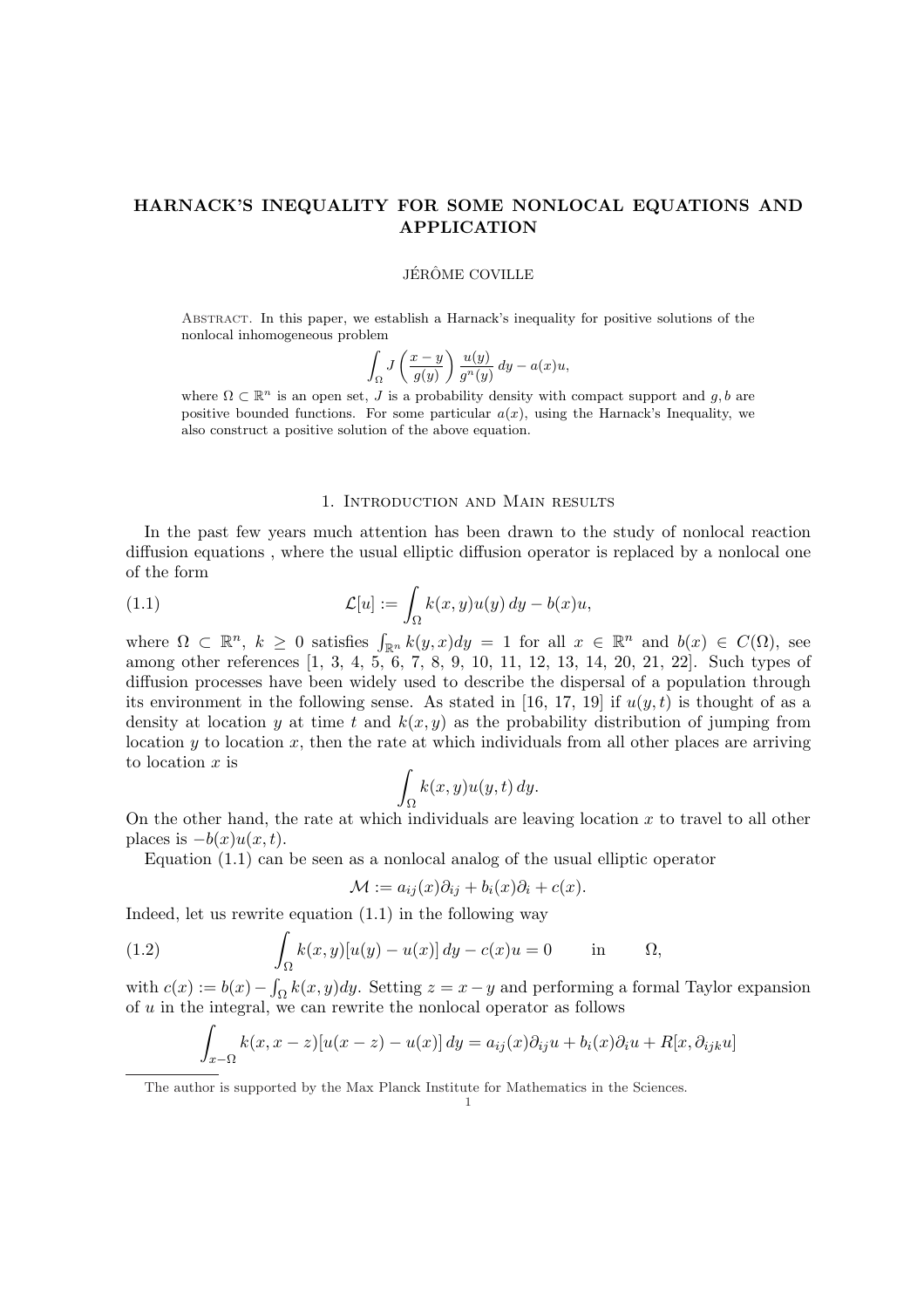with  $a_{ij}(x)$  and  $b_i(x)$  defined by the following expressions

$$
a_{ij}(x) = \frac{1}{2} \int_{x-\Omega} k(x, x-z) z_i z_j dz
$$

$$
b_i(x) = \int_{x-\Omega} k(x, x-z) z_i dz.
$$

Therefore, on smooth functions,  $\mathcal L$  appears as a perturbation of M involving higher derivatives.

For the uniform elliptic operator  $M$ , it is well known that positive solutions of the equation

$$
\mathcal{M}[u] = 0
$$

satisfy a Harnack's inequality, see [15, 18]. That is,

#### Harnack's inequality

Let u be a positive solution of (1.3), then for any compact subset  $\omega$  of  $\Omega$ , such that  $\omega \subset \Omega$ , there exist a constant  $C(\omega)$  such that

$$
\sup_{\omega} u \le C \inf_{\omega} u.
$$

In this work, we investigate the validity of such Harnack's inequality for positive solutions of  $(1.1)$  when the kernel  $k(x, y)$  takes the form

(1.4) 
$$
k(x,y) = J\left(\frac{x-y}{g(y)}\right) \frac{1}{g^n(y)},
$$

where  $J$  is a continuous probability density and the function  $q$  is bounded and positive. Such type of diffusion kernel was recently introduced by Cortazar et al. [8] in order to model a one dimensional non homogeneous dispersal process. More precisely, we are interested in finding simple conditions on J, g, b and  $\Omega$  such that a Harnack's inequality holds for positive solutions of the following equation :

(1.5) 
$$
\int_{\Omega} J\left(\frac{x-y}{g(y)}\right) \frac{u(y)}{g^n(y)} dy - b(x)u = 0. \text{ in } \Omega.
$$

That is to say:

## Harnack's Inequality for nonlocal equation :

Let  $u \in C(X,\mathbb{R})$  be a positive solution of (1.5). Then, for any compact subset  $\omega$  of  $\Omega$  such that  $\omega \subset \Omega$ , there exists a constant  $C(\omega)$  such that

$$
\sup_{\omega} u \le C \inf_{\omega} u.
$$

Harnack's inequality plays an important role in modern analysis of nonlocal equations because it provides various important a priori estimates. In particular, it is a key estimate in the construction of a positive solution of the principal eigenvalue problem

(1.6) 
$$
\int_{\mathbb{R}^n} J\left(\frac{x-y}{g(y)}\right) \frac{u(y)}{g^n(y)} dy - b(x)u = -\lambda_1 u \quad \text{in} \quad \mathbb{R}^n,
$$

see [8]. It is therefore of great interest to investigate the existence of such estimates.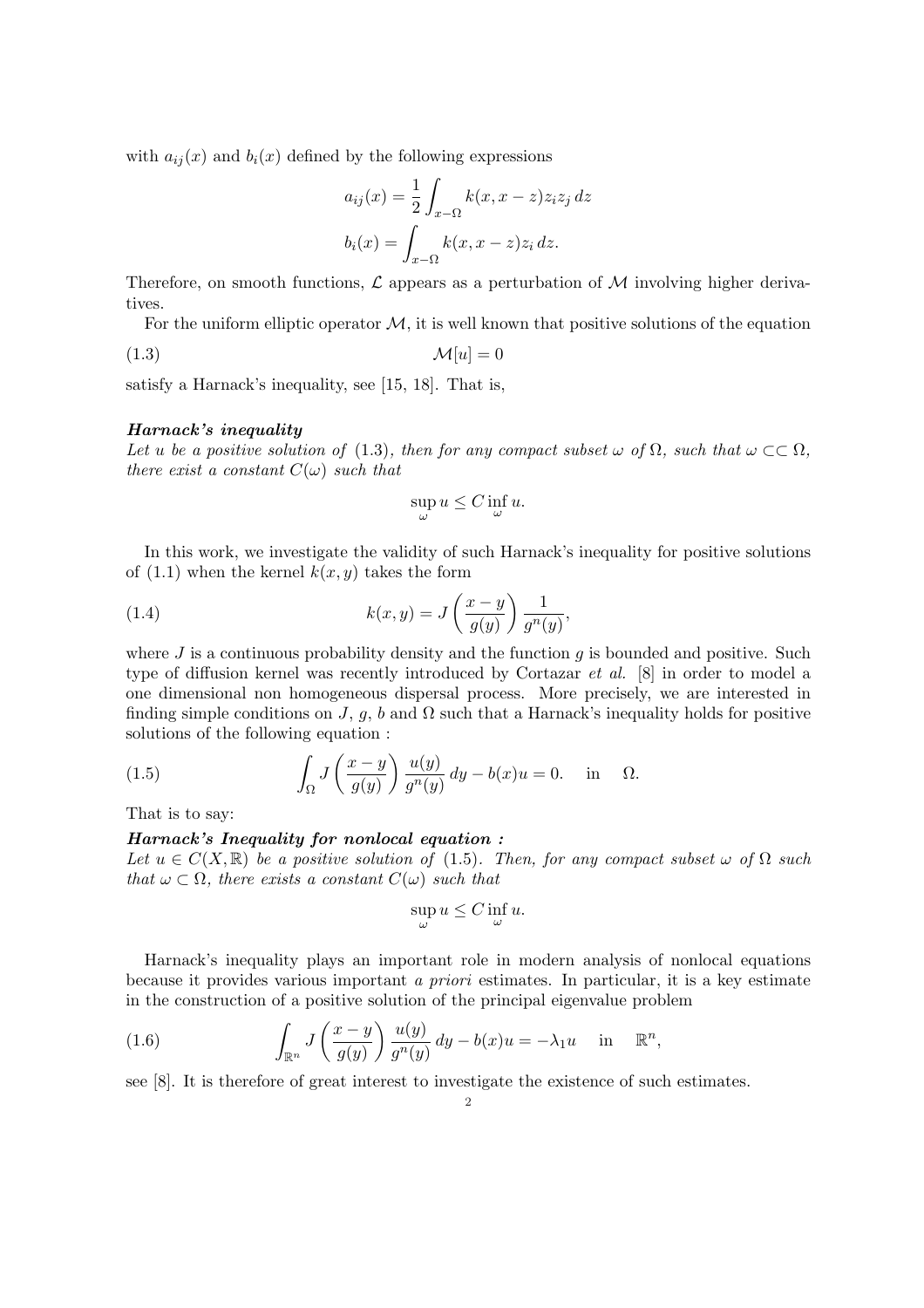Throughout this paper, we will always assume that  $J$  and  $q$  satisfy the following assumptions:

$$
J \in C_c(\mathbb{R}^n) \cap L^1(\mathbb{R}^n), J \ge 0, \int_{\mathbb{R}^n} J(z) dz = 1 \qquad (H1)
$$

$$
g \in L^\infty(\Omega), 0 \le g \le \beta \qquad (H2)
$$

$$
\frac{1}{g^n} \in L^1_{loc} \qquad (H3)
$$

$$
b \in C(\overline{\Omega}), b(x) > 0 \qquad (H4)
$$

where  $C_c(\mathbb{R}^n)$  denotes the set of continuous functions with compact support. Without loss of generality, we will also assume that the support of  $J$  is contained in the unit ball. Under the above assumptions on  $J, g$ , and  $b$ , we first prove the following:

**Theorem 1.1.** Assume (H1−H4) hold and let J and g be such that  $J(0) > 0$  and  $q \ge \alpha > 0$ . Then, for any compact set  $\omega \subset\subset \Omega$ , there exists  $C(J, \omega, b, g)$  such that for all positive bounded solutions u of (1.5) we have

$$
u(x) \leq Cu(y) \quad \text{ for all } \quad x, y \in \omega.
$$

Our next result concerns the case when g is allowed to vanish and/or the compact set  $\omega$  can touch the boundary. In such cases, we usually don't have a pointwise Harnack's inequality. However, we still have some kind of uniform estimate. More precisely, with  $S \neq \emptyset$  the set of zeroes of  $q$ , we have the following:

Theorem 1.2. Assume  $(H1-H4)$  hold and let J be such that  $J(0) > 0$ . Assume further that  $\Omega \cap S \subset\subset \Omega$  and let  $\omega \subset \tilde{\Omega}$  be a compact set. Then there exists a positive constant  $\eta^*$  such that for any  $0 < \eta \leq \eta^*$  there exists a compact set  $\omega' \subset\subset \Omega$  and a constant  $C(J, \omega, \Omega, \omega', b, g, \eta)$ such that the following holds

- (i)  $\{x \in \Omega | d(x, \partial(\omega \cap W_{\eta})) > \eta\} \subset \omega'$ , where  $W_{\eta} := \{x \in \Omega | g(x) > \eta\}$
- (ii) for all positive solution  $u$  of  $(1.5)$  the following inequality holds:

 $u(x) \leq Cu(y)$  for all  $x \in \omega, y \in \omega' \cap \omega$ .

As a direct consequence of Theorem 1.2, when  $\Omega$  is a bounded domain we get a uniform estimate on positive solutions  $u$  of  $(1.5)$ . More precisely, we have

Corollary 1.3. Let  $\Omega$ , J and g be as in the Theorem 1.2 and assume that  $\Omega$  is a bounded domain. Then there exists a positive constant  $\eta^*$  such that for any  $0 < \eta \leq \eta^*$  there exists a compact set  $\omega' \subset\subset \Omega$  and a constant  $C(J, \Omega, \omega', b, g, \eta)$  such that the following hold

- (i)  $\{x \in \Omega | d(x, \partial W_{\eta}) > \eta\} \subset \omega'$
- (ii) for all positive bounded solution s  $u$  of  $(1.5)$ ,

$$
\sup_{\Omega} u \leq C u(y) \quad \text{ for all } y \in \omega'.
$$

Under an extra assumption on the regularity of the compact set  $\omega$ , we have a more precise description of the set  $\omega'$ . Namely, we prove the following result

**Theorem 1.4.** Let S, J and g be as in Theorem 1.2 and let  $\omega \subset \overline{\Omega}$  be a compact set satisfying a uniform inner cone condition. Then there exists a positive constant  $\eta^*$ , such that for any  $0 < \eta \leq \eta^*$  there exists a constant  $C(J, \omega, \Omega, b, g, \eta)$  such that for all positive solution u of  $(1.5)$  the following inequality holds:

$$
u(x) \leq Cu(y)
$$
 for all  $x \in \omega, y \in \omega \cap \{y \in \Omega | g(y) > 2\eta\}.$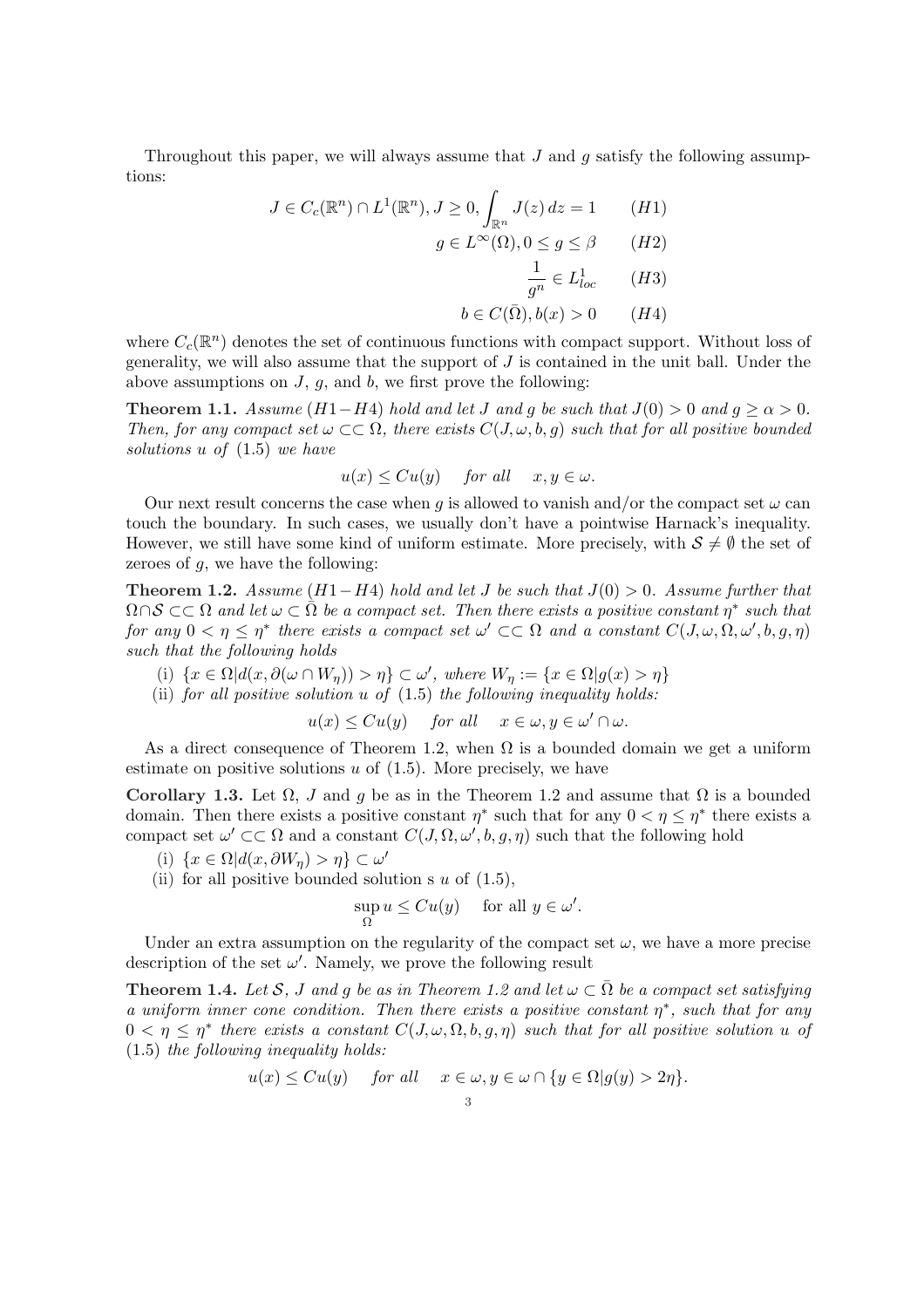As a corollary of Theorem 1.4, we get a Harnack's inequality up to the boundary when  $g > \alpha$  and  $\Omega$  is a bounded regular domain. More precisely, we have:

Corollary 1.5. Let  $\Omega$ , J, g and b be as in Theorem 1.1 and assume that  $\Omega$  is a bounded domain satisfying a uniform inner cone condition. Then there exists a constant  $C(\Omega, g, J, b)$ such that for all positive bounded solutions  $u$  of  $(1.5)$  the following holds

$$
\sup_{\Omega} u \le C \inf_{\Omega} u.
$$

Our last result is an application of these Harnack's type estimates to the construction of a positive solution of (1.5) for a particular  $b(x)$ . More precisely, let us consider the equation

(1.7) 
$$
\int_{\mathbb{R}^n} J\left(\frac{x-y}{g(y)}\right) \frac{u(y)}{g^n(y)} dy - a(x)u = 0 \quad \text{in} \quad \Omega,
$$

where  $a(x)$  is defined as follows:

$$
a(x) := \begin{cases} \int_{\Omega} J\left(\frac{y-x}{g(x)}\right) \frac{dy}{g^n(x)} & \text{if } x \notin \mathcal{S} \\ 1 & \text{otherwise} \end{cases}
$$

For this equation, we have the following result

**Theorem 1.6.** Let  $\Omega$ , S, J and g be as in Theorem 1.2. Then there exists a positive solution  $p \text{ of } (1.7).$ 

#### 1.1. Comments.

We first point out that such Harnack's inequalities extend easily to the case of dispersal kernels  $k(x, y)$  of the form

$$
k(x,y) = J\left(\frac{x_1 - y_1}{g_1(y)}; \frac{x_2 - y_2}{g_2(y)}; \dots; \frac{x_n - y_n}{g_n(y)}\right) \frac{1}{\prod_{i=1}^n g_i(y)}.
$$

The above dispersal kernel is a natural generalization of (1.4) which takes into account that each coordinate is influenced differently by the environment.

From the proof, we note that the regularity condition imposed on the coefficient is not optimal and can be weakened. In particular, the results hold as well, when we assume that  $b(x) \in L^{\infty}(\Omega)$  with  $inf_{\overline{\Omega}} b(x) \ge b_0 > 0$  and  $J \in L^1(\mathbb{R}^n)$  is a non negative, compactly supported function satisfying the following condition:

$$
\exists c_0 > 0, \epsilon_0 > 0 \text{ such that } \min_{y \in B(0,\epsilon_0)} J(y) > c_0.
$$

Along the proof, we observe that the Harnack's inequalities extend also to non negative kernel  $k(x, y)$  which are positive on the diagonal. More precisely, the Harnack's inequalities hold as well for  $k(x, y)$  satisfying the following conditions

$$
k(x, y) \in C_c(\Omega \times \Omega), k \ge 0, \int_{\Omega} k(x, y) dy < +\infty \quad \forall x \in \Omega
$$
  

$$
\exists c_0 > 0, \epsilon_0 > 0 \text{ such that } \min_{x \in \Omega} \left( \min_{y \in B(x, \epsilon_0)} k(x, y) \right) > c_0.
$$
  
( $\widetilde{H}2$ )

We also want to emphasize that since there is no condition on the open set  $\Omega$ , the Harnack's inequalities (Theorems 1.1, 1.2 and 1.4) hold as well when  $\Omega = \mathbb{R}^n$ . In the later case, when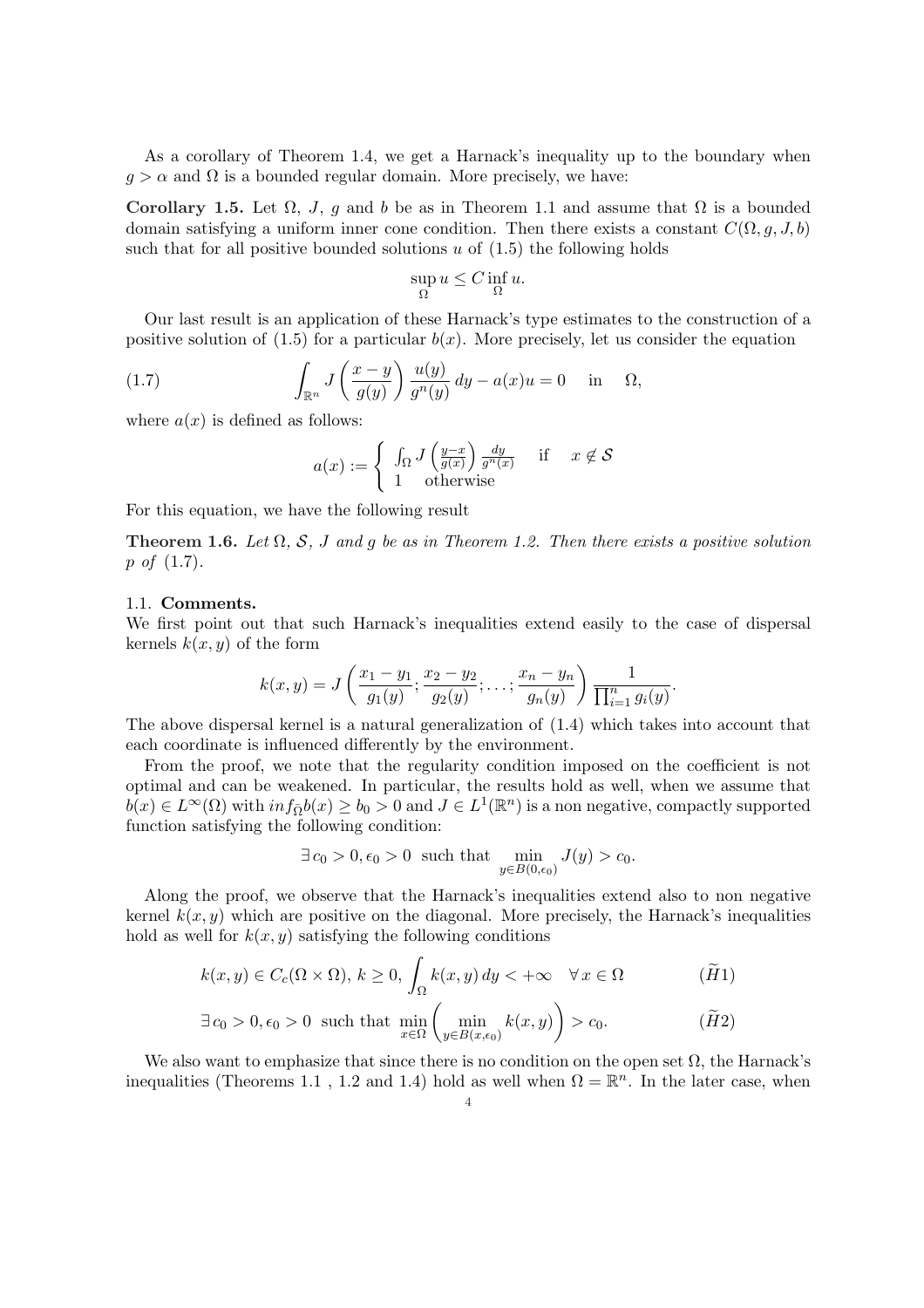g is allowed to vanish, the assumption  $\Omega \cap \mathcal{S} \subset\subset \Omega$  can be weakened. More precisely, we only require that for any subset  $\tilde{S}$  of  $S$  there exists a ball  $B(x_0,R)$  such that

$$
B(x_0, R) \cap S \subset\subset B(x_0, R).
$$

Corollary 1.7. Let  $J, b, q$  be as in Theorem 1.2 and assume that S satisfies the above condition. Let  $\omega \subset \mathbb{R}^n$  be compact set. Then, there exists a positive constant  $\eta^*$  such that for any  $0 < \eta \leq \eta^*$  there exists a constant  $C(J, \omega, b, g, \eta)$  such that for all positive solutions u of (1.5) the following inequality holds:

$$
u(x) \leq Cu(y)
$$
 for all  $x \in \omega, y \in \omega \cap \{y \in \Omega | g(y) > 2\eta\}.$ 

We also want to stress that whereas the classical Harnack's inequality obtained in Theorem 1.1 is still true for positive solutions of the classical uniformly elliptic equation (1.3), its extension up to the boundary (Corollary 1.5) is not. The validity of such extension is a consequence of the nonlocal character of the equation we have considered.

We also want to point to recent work on Harnack's inequality for fractional operators by Bass and Kassmann [2] and by Cortazar et al. [8] in the particular case of a symmetric kernel in one dimension. In the later, the authors obtained a different type of Harnack's inequality for bounded positive solutions  $p$  of  $(1.4)$ . Namely, they showed that

$$
\forall (x, y) \in [-M, M] \times \mathbb{R}, \quad u(x) \le A \int_{y-\beta}^{y+\beta} u(z) dz,
$$

where the constant A depends only on  $M, J$  and q. An extension of this type of estimate to equation (1.5) is currently under investigation.

Let us now briefly explain our strategy for obtaining such Harnack's inequalities. It is well known (see [15, 18]) that harmonic functions (i.e  $\Delta u = 0$ ) satisfy the mean value equality

$$
u(x) = \int_{B(x,r)} u(y) \, \frac{dy}{|B(x,r)|},
$$

which holds for any ball  $B(x, r) \subset \subset \Omega$ . Harnack's inequality is then easily derive from this property. Our main idea is to view a positive solution  $u$  of  $(1.5)$  as a positive function satisfying some mean value equality

$$
u(x) = \frac{1}{b(x)} \int_{\Omega} u(y) d\mu(x, y),
$$

for some given measure  $d\mu$ , and to use this formulation to obtain uniform estimates depending only on  $\omega$ , J and b. However, the later mean value property is fundamentally different in at least two ways from the one satisfied by harmonic functions. First, the measure  $d\mu(x,y)$  is not anymore homogeneous and may be singular in the variable y. Second, the solution of equation (1.5) satisfies the mean value equality for the fixed domain  $Ω$ , whereas for harmonic functions the mean value equality holds for any ball compactly included in  $\Omega$ . All the difficulty in obtaining such estimates arises from these two differences.

Since Corollaries 1.3 and 1.7 come as a straightforward application of the main Theorems, we skip their proofs.

#### 1.2. Organization of the paper.

The paper is organized as follows. In a first section, we establish some uniform estimates satisfied by positive solutions of (1.5). Then in section 3, we prove the different Harnack's inequalities in Corollary 1.5, Theorems 1.1,1.2 and 1.4. Finally, in the last section we deal with the construction of a solution (Theorem 1.6).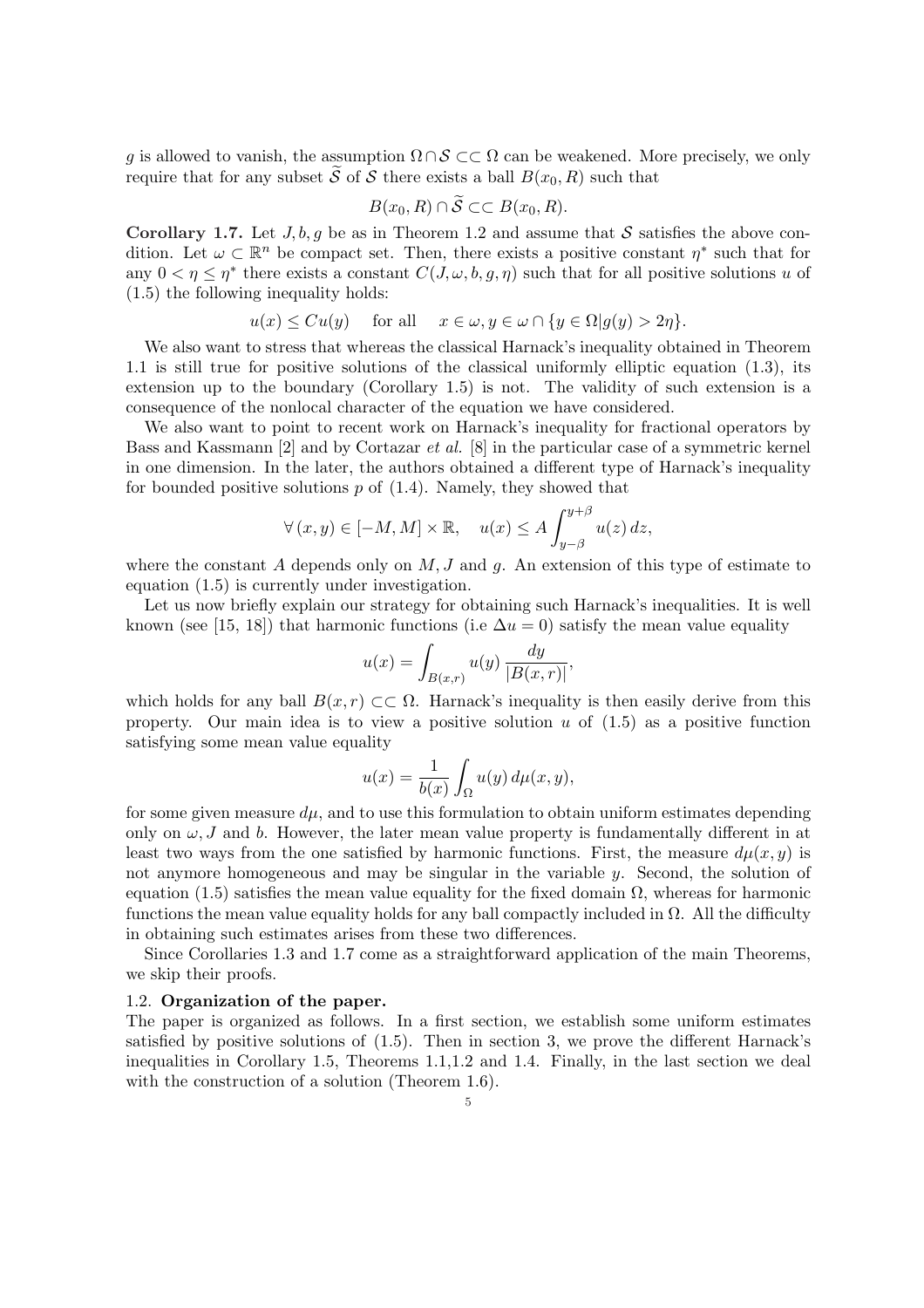#### 2. Local uniform estimates

In this section we establish some local uniform estimates, which play an essential role in deriving the Harnack's Inequality.

**Lemma 2.1.** Let  $\Omega \subset \mathbb{R}^n$  be a connected domain and u a continuous positive solution of (1.5). Let  $\Omega' \subset \Omega$  be a compact set such that  $g \ge \alpha > 0$  in  $\Omega'$ . Then there exists  $\epsilon^* > 0$  so that for all  $\epsilon \leq \epsilon^*$ , there exists  $\Omega_{\epsilon}$  and  $C(\alpha, \beta, J, \epsilon, b)$  such that

$$
\int_{\Omega_{\epsilon}} u(y) dy \ge C \int_{\Omega'} u(y) dy.
$$

Moreover,  $\Omega_{\epsilon}$  satisfies the following inclusion

$$
\left\{x \in \Omega' | d(x, \partial \Omega') > \alpha \epsilon\right\} \subset \Omega_{\epsilon} \subset \left\{x \in \Omega' | d(x, \partial \Omega') > \frac{\alpha \epsilon}{2}\right\}.
$$

## Proof :

Since  $\Omega' \subset \Omega$  and u is non negative, it follows that

(2.1) 
$$
\int_{\Omega'} J\left(\frac{x-y}{g(y)}\right) \frac{u(y)}{g^n(y)} dy - b(x)u(x) \le 0 \quad \text{in} \quad \Omega.
$$

Since  $\Omega'$  is compact and u continuous, we can integrate (2.1) over  $\Omega_{\epsilon} \subset \subset \Omega'$  and it follows

$$
\int_{\Omega_{\epsilon}} \int_{\Omega'} J\left(\frac{x-y}{g(y)}\right) \frac{u(y)}{g^n(y)} dy \le \int_{\Omega_{\epsilon}} b(x) u(x) dx.
$$

Using that  $g \ge \alpha > 0$  in  $\Omega'$ , Fubini's Theorem and setting  $z = \frac{x-y}{a(u)}$  $\frac{x-y}{g(y)}$ , we end up with

(2.2) 
$$
\int_{\Omega_{\epsilon}} b(x)u(x) dx \ge \int_{\Omega'} \frac{u(y)}{g^{n}(y)} \left( \int_{\Omega_{\epsilon}} J\left(\frac{x-y}{g(y)}\right) dx \right) dy
$$

(2.3) 
$$
\geq \int_{\Omega'} u(y) \left( \int_{\Omega_{\epsilon,y}} J(z) dz \right) dy
$$

where  $\Omega_{\epsilon,y} := \frac{\Omega_{\epsilon} - y}{q(y)}$  $\frac{\mu_e - y}{g(y)}$ . We claim that

Let us now prove the claim.

*Claim* 2.1. There exits  $\Omega_{\epsilon}$  and  $c_0 > 0$  so that for all  $y \in \Omega'$ ,

$$
\int_{\Omega_{\epsilon,y}} J(z)dz > c_0.
$$

Observe that by proving the claim we end the proof of the lemma. Indeed, assuming the claim is proved, then from the above inequality we derive

$$
\int_{\Omega_{\epsilon}} b(x)u(x) dx \ge \int_{\Omega'} u(y) \left( \int_{\Omega_{\epsilon,y}} J(z) dz \right) dy
$$
  
 
$$
\ge c_0 \int_{\Omega'} u(y) dy.
$$

Hence,

$$
\int_{\Omega_{\epsilon}} u(x) dx \ge \frac{c_0}{\|b\|_{\infty}} \int_{\Omega'} u(y) dy.
$$

6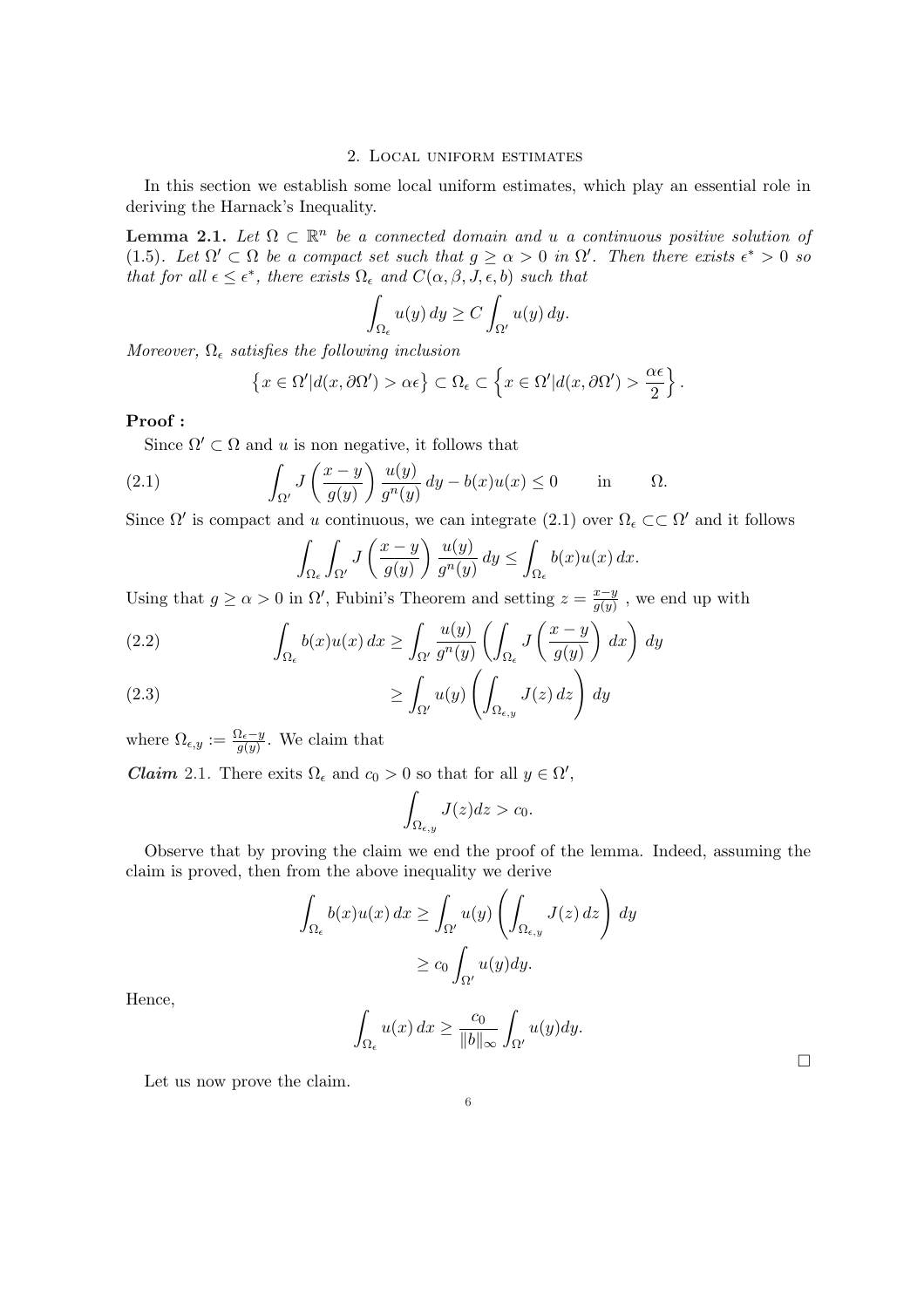#### Proof of the claim

By assumption, since  $J(0) > 0$ , there exists  $r_0 > 0$  and  $c_0$  such that  $\min_{B(0,r_0)} J > c_0$ . Let  $\epsilon \leq \min\{\frac{r_0}{2};\frac{1}{4}\}$  $\frac{1}{4}$ } be such that the two sets

(2.4) 
$$
\Omega'_{\epsilon} := \{ x \in \Omega' | d(x, \partial \Omega') \geq \epsilon \alpha \}
$$

(2.5) 
$$
\widetilde{\Omega}'_{\epsilon} := \{ x \in \overline{\Omega}' \mid d(x, \partial \Omega') \leq \frac{\epsilon \alpha}{2} \}
$$

are non empty disjoint sets. Choose  $\Omega_{\epsilon}$  smooth so that  $\Omega_{\epsilon}' \subset \Omega_{\epsilon}$  and  $\Omega_{\epsilon} \cap \Omega_{\epsilon}' = \emptyset$ . By construction, we have for all  $y \in \Omega'$ ,  $d(y, \Omega_{\epsilon}) < \epsilon \alpha$  and  $\overline{\Omega}_{\epsilon}$  is compact. Since  $\Omega_{\epsilon}$  is uniformly smooth there exists  $\delta > 0$  small and  $k \in \mathbb{N}^*$  so that for all  $z \in \Omega_{\epsilon}$ ,  $B(z, \delta) \subset \Omega'$  and  $\exists z' \in \Omega_{\epsilon} \cap B(z,\delta)$  so that

(2.6) 
$$
B(z', \frac{\delta}{k}) \subset B(z, \delta) \cap \Omega_{\epsilon}.
$$

Now, pick  $y \in \Omega'$ . Since  $\overline{\Omega}_{\epsilon}$  is compact, there exists  $z_0 \in \overline{\Omega}_{\epsilon}$  so that  $||y - y_0|| = d(y, \Omega_{\epsilon})$ . Using (2.6), it follows that

$$
\frac{B(z_0',\frac{\delta}{k})-y}{g(y)} \subset \Omega_{\epsilon,y}.
$$

Take now  $s \in B(z'_0, \frac{\delta}{k})$  $\frac{\delta}{k}$ ) and compute  $\frac{\|s-y\|}{g(y)}$ :

$$
\frac{\|s-y\|}{g(y)} \le \frac{\|s-z'_0\| + \|z_0 - z'_0\| + \|z_0 - y\|}{\alpha}
$$

$$
\le \frac{\delta}{k\alpha} + \frac{\delta}{\alpha} + \epsilon.
$$

By choosing  $\delta \leq \frac{r_0 \alpha}{4}$  small enough, since  $k \geq 1$ , we achieve

$$
\frac{\|s-y\|}{g(y)} \le r_0.
$$

From the above construction, we have the following

$$
\int_{\Omega_{\epsilon,y}} J(z)dz \ge \int_{\frac{B(z'_0, \frac{\delta}{k}) - y}{g(y)}} J(z) dz
$$
  
 
$$
\ge c_0 \int_{\frac{B(z'_0, \frac{\delta}{k}) - y}{g(y)}} dz
$$
  
 
$$
\ge c_0 \mu(B(0, \frac{\delta}{k\beta})).
$$

Since the above computation is independent of  $y \in \Omega'$ , the claim is proved.

 $\Box$ 

Remark 2.2. Observe that from the computation, the parameter  $\epsilon$  has a certain degree of freedom and can be chosen at our convenience.

Let us now show another important estimate.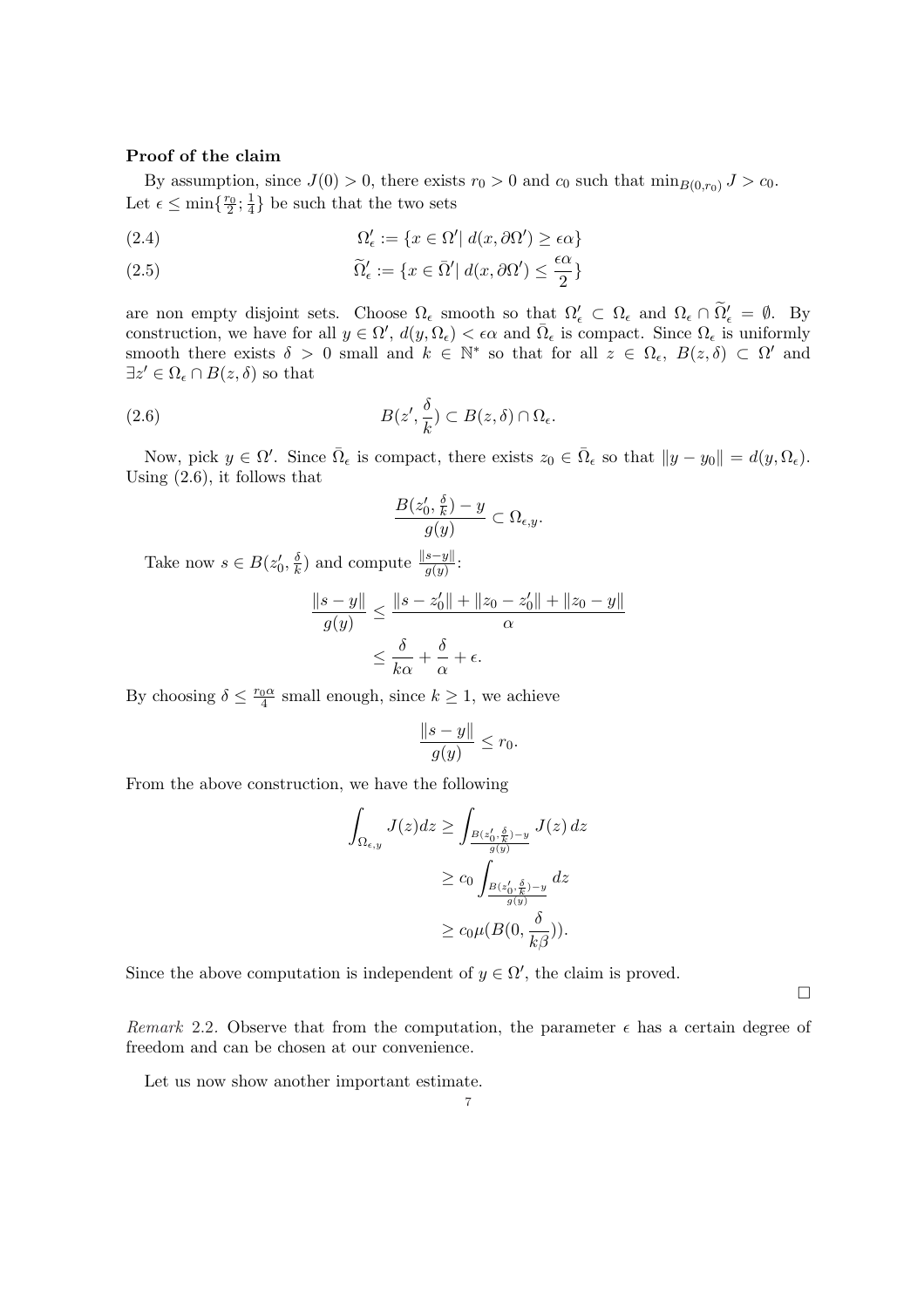**Lemma 2.3.** Let  $\Omega \subset \mathbb{R}^n$  be a connected set and u a positive continuous function satisfying (1.5). Let  $\Omega' \subset \Omega$  be such that  $g \ge \alpha > 0$  in  $\Omega'$ . Then for any  $\Omega'' \subset \subset \Omega'$  there exists  $\delta$  and a constant  $C(\beta, J, \alpha, \delta, b)$  such that

$$
\forall x \in \Omega'', \quad u(x) \ge C \int_{B(x,\delta)} u(y) \, dy.
$$

## Proof:

Let  $d := d(\Omega'', \partial \Omega')$  and by assumption  $d > 0$ . Since u satisfies (1.5) and is positive, at  $x\in\Omega$  we have

$$
b(x)u(x) \ge \int_{\Omega'} J\left(\frac{x-y}{g(y)}\right) \frac{u(y)}{g^n(y)} dy
$$
  
 
$$
\ge \int_{B(x,\beta)\cap\Omega'} J\left(\frac{x-y}{g(y)}\right) \frac{u(y)}{g^n(y)} dy.
$$

For  $\delta < d$  small enough, since  $J(0) > 0$ ,  $\alpha \leq g \leq \beta$  in  $\Omega'$  and  $||b||_{\infty} < C$ , we have

$$
u(x) \ge \int_{B(x,\delta)\cap\Omega'} J\left(\frac{x-y}{g(y)}\right) \frac{u(y)}{g^n(y)} dy
$$
  
 
$$
\ge \frac{\min_{B(0,\delta)} J}{\beta^n \|b\|_{\infty}} \int_{B_\delta(x)\cap\Omega'} u(y) dy.
$$

Since  $\delta < d$ , it follows that for any  $x \in \Omega''$ ,  $B(x, \delta) \subset \Omega'$ . Hence, the Lemma is proved.

Let us now prove our last estimates.

**Lemma 2.4.** Let  $\Sigma \subset\subset \Omega$  be regular and  $\eta > 0$  such that

$$
\Omega_{\eta} := \bigcup_{x \in \Sigma} B(x, 2\eta) \subset\subset \Omega.
$$

Let  $u \in C(\Omega)$  be a positive function satisfying the following property:

(2.7) 
$$
\exists C_0 > 0 \quad such \; that \quad u(y) \ge C_0 \int_{B(y,\eta)} u(s) \, ds \quad \text{for all} \; y \in \Omega_{\eta}.
$$

Then for all  $x \in \Sigma$ , there exists a constant  $C(x)$  independent of u such that

$$
\int_{B(x,\frac{\eta}{4})} u(s) \, ds \ge C(x) \int_{\Sigma} u(s) \, ds.
$$

The proof of this Lemma relies essentially on the following technical Lemma that we prove later on.

Lemma 2.5. Let  $\Sigma \subset \subset \Omega$ ,  $\eta > 0$  and  $u \in C(\Omega)$  as in Lemma 2.4. Then for all  $x \in \Sigma$  and  $r \leq \eta$ , there exists a constant  $C(x, r)$  and  $d \in \mathbb{R}$  independent of u such that

$$
\int_{B(x,r)} u(s) ds \ge C(x) \int_{B(x,r+d)} u(s) ds.
$$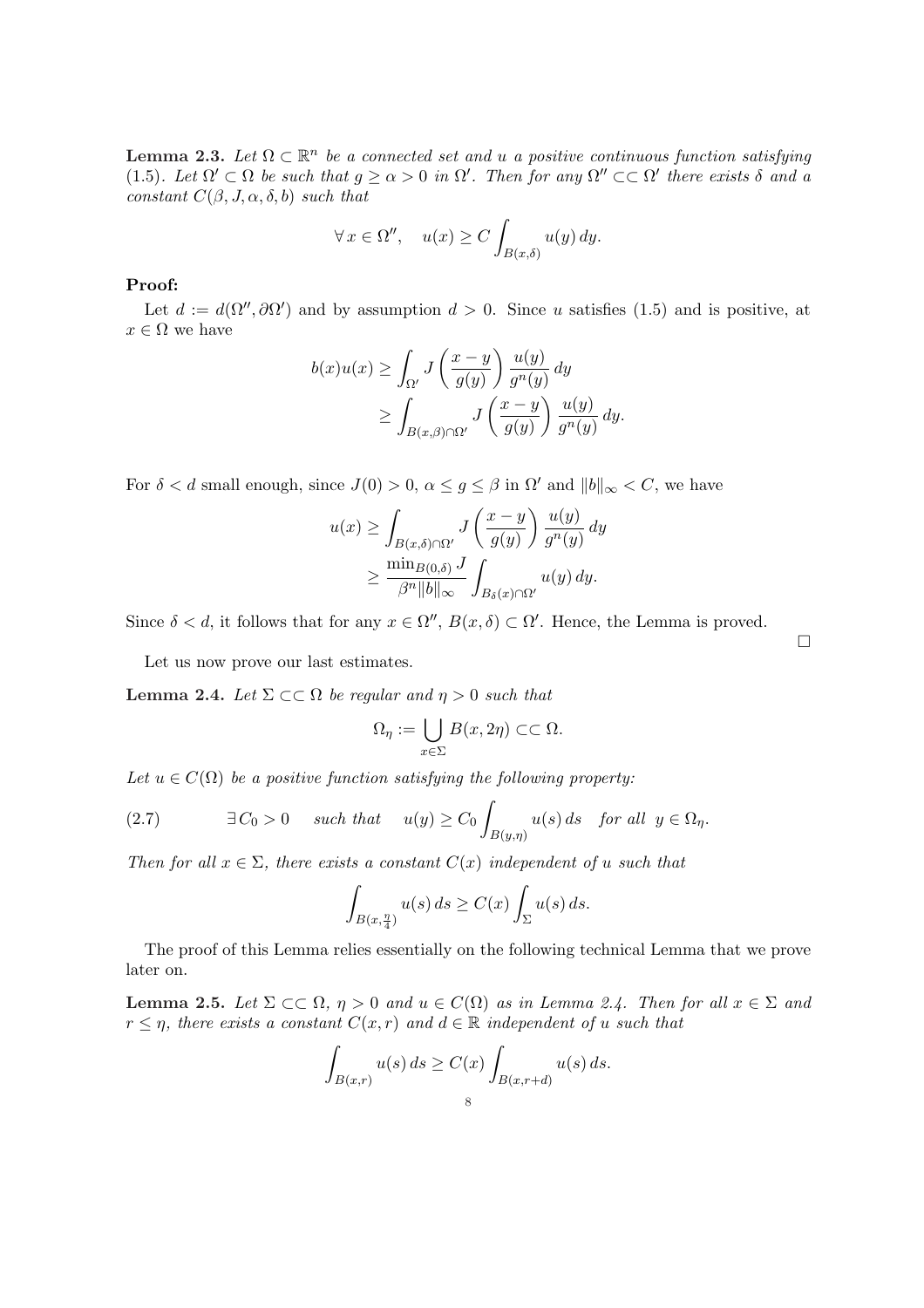Assume for the moment that the above Lemma 2.5 holds and let us prove Lemma 2.4 Proof of Lemma 2.4:

Let  $x \in \Sigma$  be fixed and let us denote  $m = \int_{B(x, \frac{\eta}{4})} u(s) ds$ . Now, define the following set:

$$
\Gamma_x := \{ y \in \Sigma | \exists C \text{ such that } m \ge C \int_{B(y,\eta)} u(s) \, ds \}.
$$

Let us first show that  $\Gamma_x$  is non-empty. Since  $x \in \Sigma$ , then  $B(x, \frac{\eta}{4})$  $\frac{\eta}{4}$ )  $\subset \Omega_{\eta}$  and for all  $y \in B(x, \frac{\eta}{4})$  $\frac{\eta}{4}),$ 

$$
u(y) \ge C_0 \int_{B(y,\eta)} u(s) \, ds.
$$

Therefore,

$$
(2.8)\qquad \qquad m = \int_{B(x,\frac{\eta}{4})} u(y) \, dy
$$

(2.9) 
$$
\geq C_0 \int_{B(x,\frac{\eta}{4})} \left( \int_{B(y,\eta)} u(s) ds \right) dy
$$

(2.10) 
$$
\geq C_0 \int_{B(x,\frac{\eta}{4}) \cap \Sigma} \left( \int_{B(y,\eta)} u(s) \, ds \right) \, dy.
$$

From the later inequality (2.10), it follows that there exists  $y_0 \in B(x, \frac{\eta}{4})$  $\frac{\eta}{4}) \cap \Sigma$  such that

(2.11) 
$$
\frac{m}{C_0\mu(B(x,\frac{\eta}{4})\cap\Sigma)} \ge \int_{B(y_0,\eta)} u(s)\,ds.
$$

Therefore,  $y_0 \in \Gamma_x$  and  $\Gamma_x \neq \emptyset$ . Now let us consider

$$
\omega_{\infty} := \bigcup_{y \in \Gamma_x} B(y, \frac{\eta}{2}).
$$

We claim that

Claim 2.2.  $\Sigma \subset \omega_{\infty}$ .

Observe that by proving the claim, we also prove the Lemma. Indeed, assume the claim is proved. Since  $\Sigma$  is compact, there exists a finite number of balls  $B(y_i, \frac{\eta}{2})$  $(\frac{\eta}{2})$  covering  $\Sigma$ . That is to say, for some  $N \in \mathbb{N}$ ,

$$
\Sigma \subset \bigcup_{i=1}^N B(y_i, \frac{\eta}{2}).
$$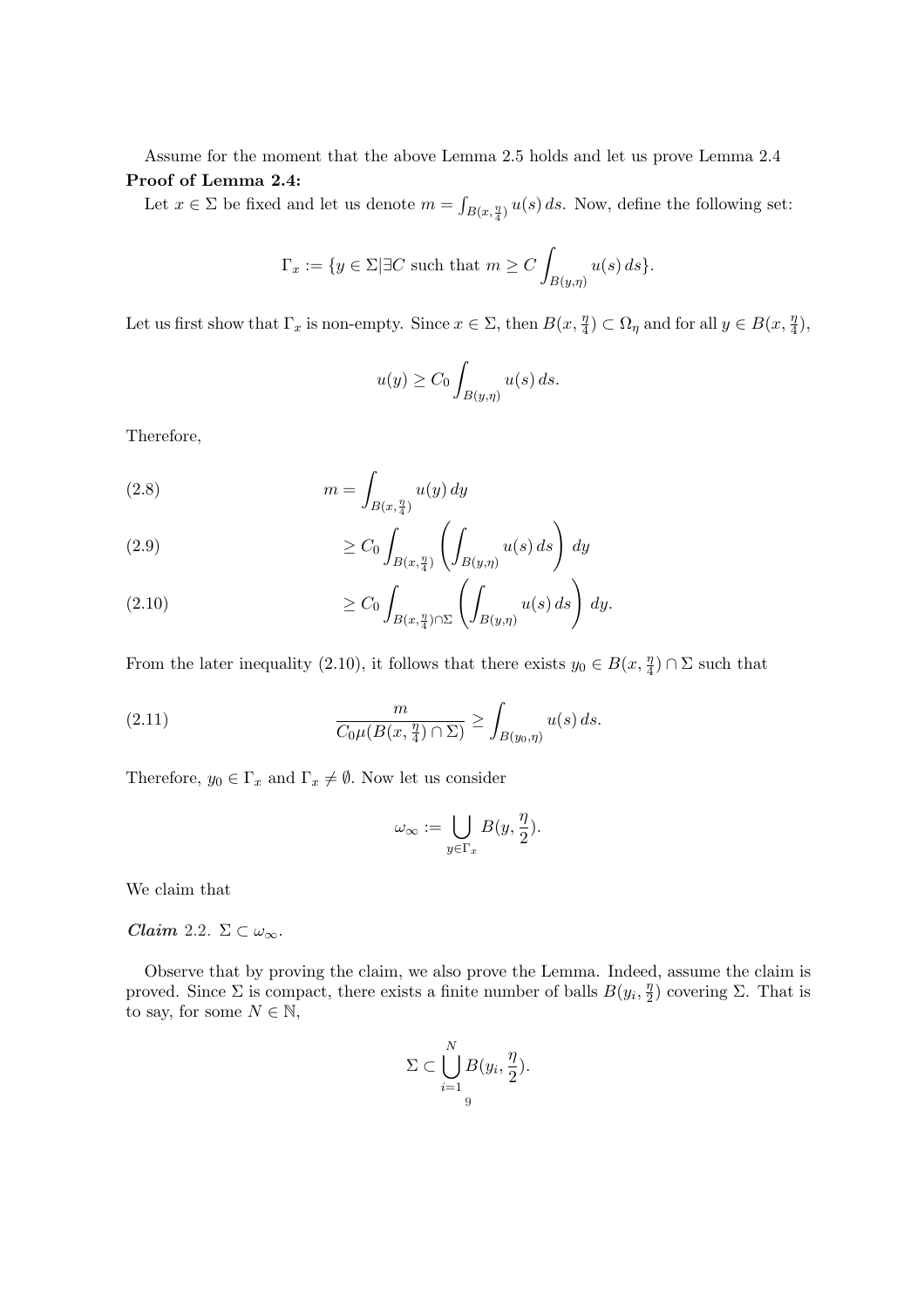Now since  $y_i \in \Gamma_x$ , it follows that

$$
m \geq \sum_{i=1}^{N} \frac{C(y_i)}{N} \int_{B(y_i, \eta)} u(s) ds
$$
  
\n
$$
\geq \sum_{i=1}^{N} \frac{\inf_i C(y_i)}{N} \int_{B(y_i, \eta)} u(s) ds
$$
  
\n
$$
\geq \frac{\inf_i C(y_i)}{N} \int_{\bigcup_{i=1}^{N} B(y_i, \eta)} u(s) ds
$$
  
\n
$$
\geq \frac{\inf_i C(y_i)}{N} \int_{\Sigma} u(s) ds.
$$

Hence the lemma is proved.

Let us now turn our attention to the proof of the claim.

## Proof of the claim

Since  $\Gamma_x \neq \emptyset$ ,  $\Sigma \cap \omega_{\infty} \neq \emptyset$ . Assume now by contradiction that  $\Sigma \not\subset \omega_{\infty}$  and choose  $y \in \omega_{\infty}$ such that  $B(y, \frac{\eta}{4})$  $\frac{\eta}{4}$ ) ∩  $\mathcal{C}\omega_{\infty}\neq\emptyset$ , where  $\mathcal{C}\omega_{\infty}$  denotes the complementary set of  $\omega_{\infty}$ . Then there exists  $z \in \Sigma \cap \mathcal{C}_{\infty}$  and  $r > 0$  such that  $B(z, r) \subset B(y, \frac{\eta}{4})$  $\frac{\eta}{4}) \cap \mathbb{C} \omega_{\infty}$ . Now since  $y \in \omega_{\infty}$ , there exists  $\widetilde{y} \in \Gamma_x$  such that  $y \in B(\widetilde{y}, \frac{\eta}{2})$  $\frac{\eta}{2}$ ). Therefore  $B(z,r) \subset B(\tilde{y},\eta)$ . Using that  $\tilde{y} \in \Gamma_x$  it follows that

$$
m \ge C(\widetilde{y}) \int_{B(\widetilde{y}, \eta)} u(s) \, ds \ge C(\widetilde{y}) \int_{B(z,r)} u(s) \, ds.
$$

Using now Lemma 2.5 with z and  $B(z, r)$  yields

$$
m \ge C(\widetilde{y}) \int_{B(\widetilde{y}, \eta)} u(s) \, ds \ge C'(\widetilde{y}) \int_{B(z, r+d)} u(s) \, ds.
$$

Now if  $r + d < \eta$ , using Lemma 2.5 with  $B(z, r + d)$  instead of  $B(z, r)$  yields

$$
m \ge C \int_{B(z,r+2d)} u(s) \, ds.
$$

By induction, since  $z \in \Sigma$ , there exists  $p \in \mathbb{N}$  such that  $r + pd \ge \eta$  and

$$
m \ge C \int_{B(z,r+pd)} u(s) \, ds.
$$

Thus,  $z \in \Gamma_x$ , which is a contradiction. Hence,  $\Sigma \subset \omega_{\infty}$ .

Let us now turn our attention to the proof of the technical Lemma 2.5.

## Proof of Lemma 2.5

Let us fix  $y \in \Sigma$ . Since  $r \leq \eta$ , (2.7) holds for any element  $z \in B(y, r)$ . Therefore, we have

(2.12) 
$$
\int_{B(y,r)} u(s) ds \ge C_0 \int_{B(y,r)} \left( \int_{B(z,\eta)} u(s) ds \right) dz.
$$

¤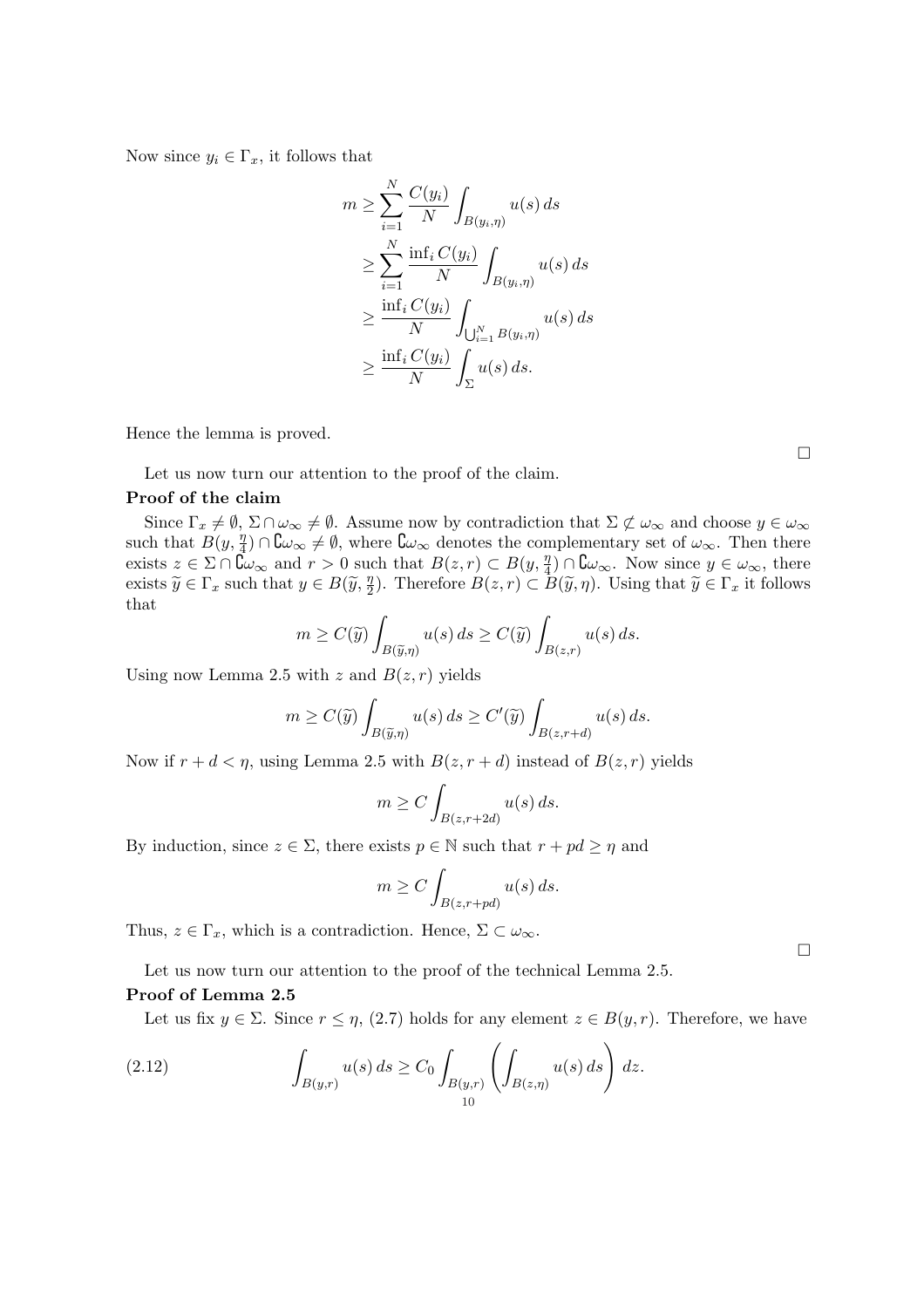Let us now consider the annulus  $A := A(y, r', r)$ , for some  $r' < r$  which will be chosen later on. Observe that A can be covered by a finite numbers of balls  $B(z, r - r')$ , where  $z \in \partial B(y, r')$ . Namely, we have for some  $N(r - r') \in \mathbb{N}$ ,

$$
A \subset \bigcup_{1}^{N(r-r')} B(z_i, (r-r')).
$$

Now, choose r' close to r, such that  $r-r' \leq \frac{\eta}{4}$  $\frac{\eta}{4}$  and for any  $N(r-r')$  – tuplet  $(\widetilde{z}_1, \widetilde{z}_2, \ldots, \widetilde{z}_{N(r'-r)})$ such that  $\widetilde{z}_i \in B(z_i, r - r')$  we have

$$
A(y,r',r'+\frac{\eta}{2}) \subset \bigcup_{i=1}^{N(r-r')} B(\widetilde{z}_i,\eta).
$$

Now consider,  $A_i := B(z_i, (r - r')) \cap A$ . For each  $A_i$ , it follows from (2.12) that

(2.13) 
$$
\int_{B(y,r)} u(s) ds \geq C_0 \int_{A_i} \left( \int_{B(z,\eta)} u(s) ds \right) dz.
$$

Therefore, on each  $A_i$  there exists a point  $\widetilde{z}_i \in A_i$  such that

(2.14) 
$$
\int_{B(y,r)} u(s) ds \geq C_0 \mu(A_i) \int_{B(\widetilde{y}_i,\eta)} u(s) ds.
$$

Since  $\mu(A_i) = \mu(A_i)$  for all *i*, *j*, we end up with

$$
\int_{B(y,r)} u(s) ds \ge \frac{C_0 \mu(A_i)}{N(r - r')} \sum_{i=1}^N \int_{B(\widetilde{z}_i, \eta)} u(s) ds
$$
  
 
$$
\ge \frac{C_0 \mu(A_i)}{N(r - r')} \int_{\bigcup_{i=1}^N B(\widetilde{z}_i, \eta)} u(s) ds.
$$

Since,  $\widetilde{z}_i \in B(z_i, (r - r'))$  for all i, using the geometric condition it follows that

$$
\int_{B(y,r)} u(s) ds \ge C_0 \mu(A_i) \int_{A(y,r',r'+\frac{\eta}{2})} u(s) ds.
$$

Therefore,

$$
\int_{B(y,r)} u(s) ds \ge \frac{C_0 \mu(A_i)}{2} \int_{A(y,r',r'+\frac{\eta}{2})} u(s) ds + \frac{1}{2} \int_{B_r(y)} u(s) ds
$$
  
\n
$$
\ge C \int_{B(y,r) \cup A(y,r',r'+\frac{\eta}{2})} u(s) ds
$$
  
\n
$$
\ge C \int_{B(y,r'+\frac{\eta}{2})} u(s) ds,
$$

where  $C := \min\{\frac{C_0 \mu(A_i)}{2}$  $\frac{\iota(A_i)}{2},\frac{1}{2}$  $\frac{1}{2}$ .

Hence, with  $d := \frac{\tilde{\eta}}{2} - (r - r') > 0$ , we achieve

$$
\int_{B(y,r)} u(s) ds \ge C \int_{B(y,r+d)} u(s) ds.
$$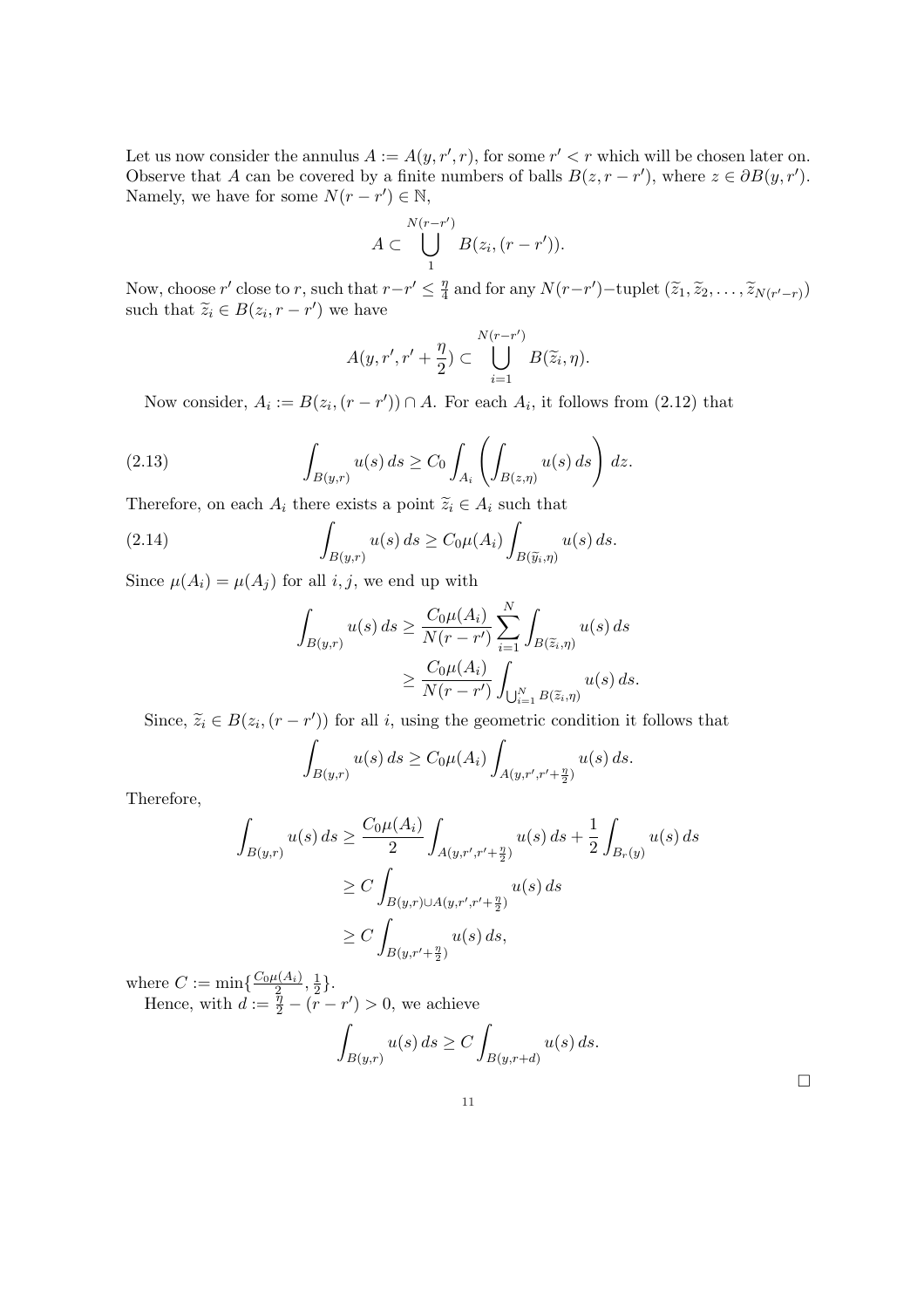#### 3. Harnack's inequalities

We are now in position to prove the different Harnack's inequalities, Theorems 1.1, 1.2 and 1.4. A simple proof of Theorem 1.1 can be obtained using Theorems 1.2 and 1.4, so let us first prove Theorem 1.2.

## Proof of Theorem 1.2:

Before we begin, let us make some remarks and introduce some notation. First observe that if the estimates in Theorem 1.2 holds for a given compact set  $\omega \subset \Omega$ , then the estimates holds as well for any compact set  $\tilde{\omega} \subset \omega$ . Indeed, since estimates in Theorem 1.2 holds for  $\omega$ , there exists a positive constant  $\eta^*(\omega)$  such that for any  $0 < \eta \leq \eta^*(\omega)$  there exists a compact set  $\omega'(\eta) \subset\subset \Omega$  and a constant  $C(J, \omega, \Omega, \omega', b, g, \eta)$  such that the following holds

- (i)  $\{x \in \Omega | d(x, \partial(\omega \cap W_{\eta})) > \eta\} \subset \omega'(\eta)$ , where  $W_{\eta} := \{x \in \Omega | g(x) > \eta\}$
- (ii) for all positive solution  $u$  of  $(1.5)$  the following inequality holds:

 $u(x) \leq Cu(y)$  for all  $x \in \omega, y \in \omega' \cap \omega$ .

Since  $\widetilde{\omega} \subset \omega$ , for  $\eta < \eta^*(\omega)$  small enough we achieve

$$
\{x \in \Omega | d(x, \partial(\widetilde{\omega} \cap W_{\eta})) > \eta\} \subset \subset \omega \cap W_{\eta}.
$$

Let us now fix  $\eta$ . By the above inclusion, we can choose  $\eta' < \eta^*(\omega)$  such that

$$
\{x \in \Omega | d(x, \partial(\widetilde{\omega} \cap W_{\eta})) > \eta\} \subset \{x \in \Omega | d(x, \partial(\omega \cap W_{\eta'})) > \eta'\} \subset \omega'(\eta').
$$

Using now  $(ii)$ , it follows that any positive solutions of  $(1.5)$  satisfies

$$
\sup_{\widetilde{\omega}} u \le \sup_{\omega} u \le C(\eta') \inf_{\omega'(\eta') \cap \omega} u \le C(\eta') \inf_{\omega' \cap \widetilde{\omega}} u.
$$

Therefore the estimates in Theorem 1.2 holds for  $\tilde{\omega}$ .

From the above observation, we can restrict our attention to compact set  $\omega \subset \Omega$  such that  $\mathcal{S} \subset \subset \omega$ . Fix now  $\omega$  and let us define the following sets

$$
\omega_{\eta} := \bigcup_{x \in \omega} B(x, \eta) \cap \Omega
$$
  

$$
Z_{\eta} := \{ y \in \Omega | g(y) < \eta \}
$$
  

$$
W_{\eta} := \{ y \in \Omega | g(y) \ge \eta \}.
$$

Since  $\frac{1}{g^n} \in L^1_{loc}$ , let us choose  $\eta^*$  small enough such that

(3.1) 
$$
\int_{\omega \cap Z_{\eta^*}} \frac{dy}{g^n(y)} \leq \frac{\inf_{\omega} b}{2||J||_{\infty}}
$$

Since  $S \subset \subset \omega$ , we can choose  $\eta^*$  smaller if necessary to achieve  $\omega_{\eta^*} \cap Z_{\eta} \subset \omega$ . Fix now,  $0 < \eta \leq \eta^*$ . We are now in a position to prove the Theorem.

.

Step 1: Now, define the following bounded set

$$
\Omega(\omega) := \bigcup_{\substack{x \in \omega \\ 12}} B(x, \beta),
$$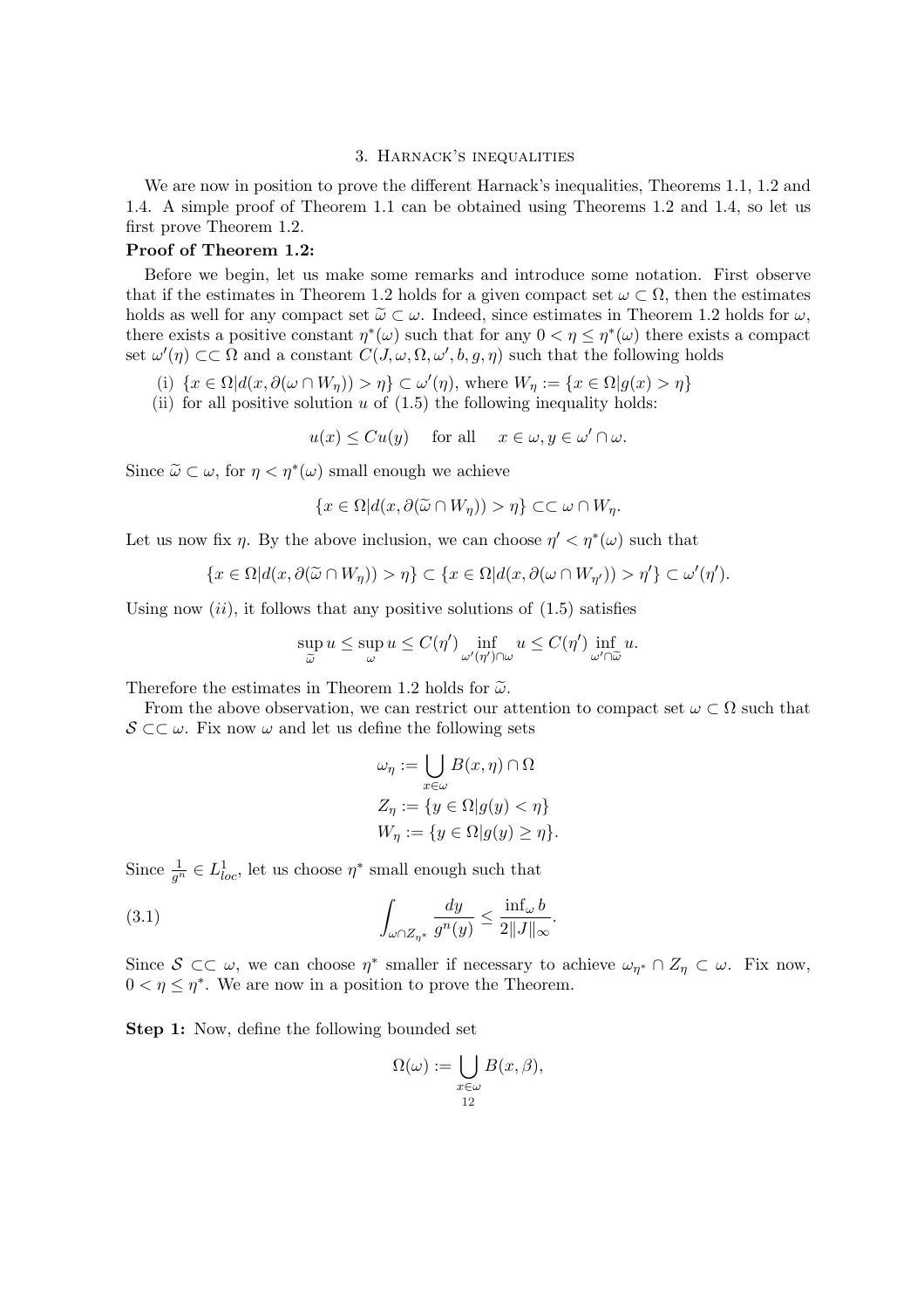and set the measure  $d\mu = \frac{dy}{dt}$  $\frac{dy}{g^n(y)}$ , which is well defined since  $\frac{1}{g^n} \in L^1_{loc}$ . Since J is compactly supported, it follows that in  $\omega, u$  satisfies

(3.2) 
$$
u(x) = \frac{1}{b(x)} \int_{\Omega(\omega) \cap \Omega} J\left(\frac{x-y}{g(y)}\right) u(y) d\mu(y)
$$
  
(3.3) 
$$
= \frac{1}{b(x)} \int_{\Omega(\omega) \cap Z_{\eta}} J\left(\frac{x-y}{g(y)}\right) u(y) d\mu(y) + \frac{1}{b(x)} \int_{\Omega(\omega) \cap W_{\eta}} J\left(\frac{x-y}{g(y)}\right) u(y) d\mu(y).
$$

Observe that for  $x \in \omega$ ,  $y \in Z_n \cap (\Omega(\omega) \setminus \omega_n)$ , we have

$$
\left|\frac{x-y}{g(y)}\right| \ge 1.
$$

Therefore since  $supp(J) \subset B(0,1)$ , it follows that for  $x \in \omega$ 

$$
\frac{1}{b(x)} \int_{\Omega(\omega) \cap Z_{\eta}} J\left(\frac{x-y}{g(y)}\right) u(y) d\mu(y) = \frac{1}{b(x)} \int_{\omega_{\eta} \cap Z_{\eta}} J\left(\frac{x-y}{g(y)}\right) u(y) d\mu(y)
$$

and from (3.3) we get

(3.4) 
$$
u(x) \leq \frac{1}{b(x)} \int_{\omega_{\eta} \cap Z_{\eta}} J\left(\frac{x-y}{g(y)}\right) u(y) d\mu(y) + \frac{\|J\|_{\infty}}{\inf_{\omega} b(x)} \int_{\Omega(\omega) \cap W_{\eta}} u(y) d\mu(y).
$$

Since u is continuous and  $\omega$  is compact, u achieves its maximum at some point, say  $x_0 \in \omega$ . At this point, from (3.4) we have:

$$
(3.5) \t u(x_0) \leq \frac{1}{b(x_0)} \int_{\omega_\eta \cap Z_\eta} J\left(\frac{x_0 - y}{g(y)}\right) u(y) d\mu(y) + \frac{\|J\|_{\infty}}{\inf_{\omega} b(x)} \int_{\Omega(\omega) \cap W_\eta} u(y) d\mu(y).
$$

Using that  $\omega_{\eta} \cap Z_{\eta} \subset \omega$  and (3.1), it follows that

(3.6) 
$$
u(x_0) \leq \frac{u(x_0)}{2} + \frac{\|J\|_{\infty}}{\inf_{\omega} b(x)} \int_{\Omega(\omega) \cap W_{\eta}} u(y) d\mu(y).
$$

Therefore,

(3.7) 
$$
u(x_0) \leq \frac{2||J||_{\infty}}{\inf_{\omega} b(x)} \int_{\Omega(\omega) \cap W_{\eta}} u(y) d\mu(y).
$$

From (3.3), using that u, J and g are non-negative, it follows that for all  $x \in \Omega$  we have

(3.8) 
$$
u(x) \geq \frac{1}{b(x)} \int_{\Omega(\omega) \cap W_{\eta}} J\left(\frac{x-y}{g(y)}\right) u(y) d\mu(y).
$$

Since  $g \ge \eta$  in  $\Omega(\omega) \cap W_{\eta}$ , from Lemma 2.1 there exists  $\epsilon^* > 0$  such that for all  $0 < \epsilon \le \epsilon^*$ , there exists a non empty set  $\Omega_{\epsilon} \subset \subset \Omega(\omega) \cap W_{\eta}$  and a constant  $C(J, \eta, \Omega(\omega) \cap W_{\eta}, b)$  such that

$$
\{x|d(x,\partial(\Omega(\omega)\cap W_{\eta}))\geq \epsilon\eta\}\subset \Omega_{\epsilon}\subset \left\{x|d(x,\partial(\Omega(\omega)\cap W_{\eta}))\geq \frac{\epsilon\eta}{2}\right\}
$$

and

(3.9) 
$$
\int_{\Omega_{\epsilon}} u(y) d\mu(y) \geq C \int_{\Omega(\omega) \cap W_{\eta}} u(y) d\mu(y).
$$

Recall that from the proof of Lemma 2.1, we also have  $\epsilon \leq \epsilon^* \leq \frac{1}{4}$  $\frac{1}{4}$ . Thus, we have

$$
\{x|d(x,\partial(\Omega(\omega)\cap W_{\eta}))\geq\eta\}\subset\{x|d(x,\partial(\Omega(\omega)\cap W_{\eta}))\geq\epsilon\eta\}\subset\Omega_{\epsilon}.
$$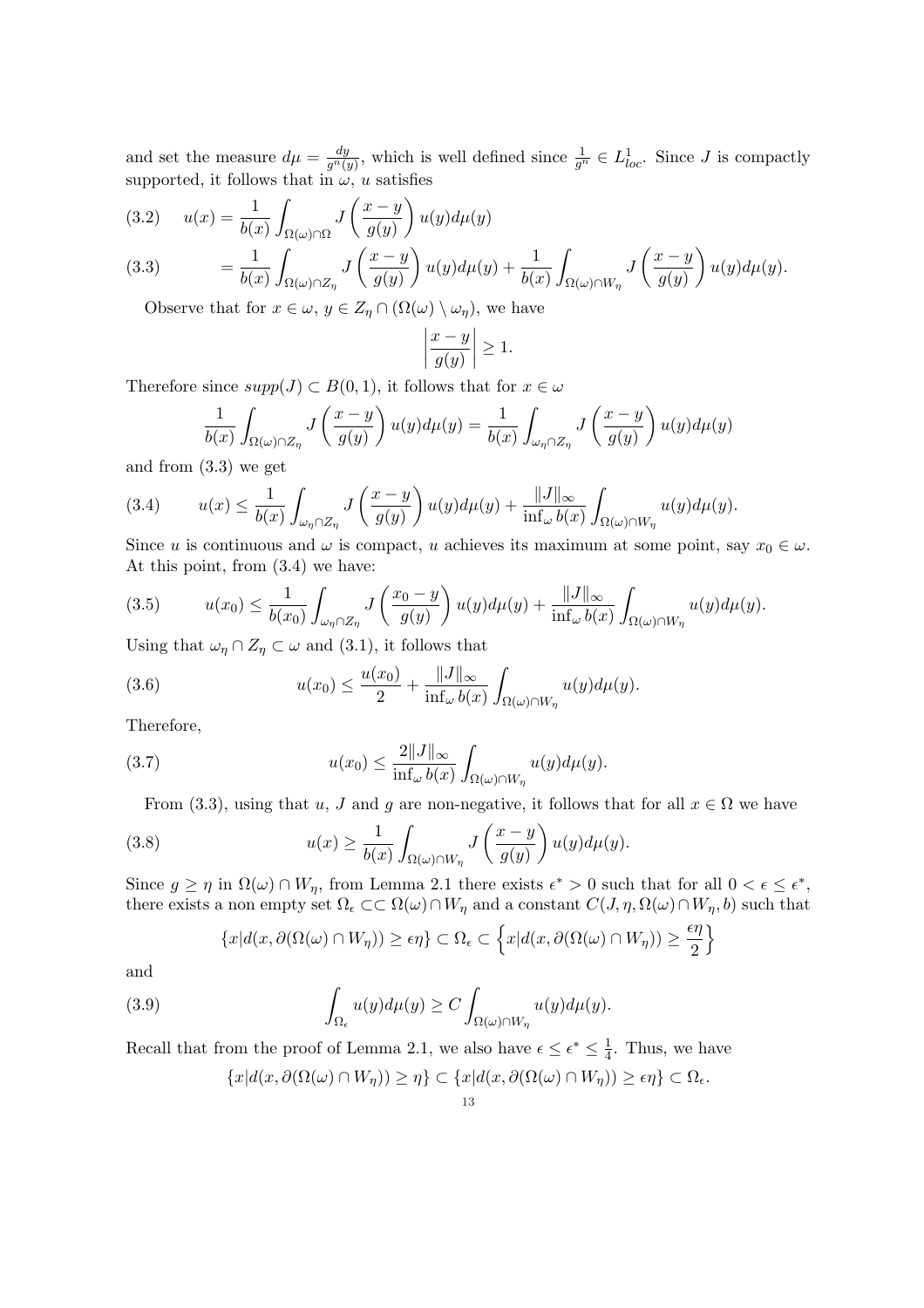**Step 2:** Choose now  $\delta < \min\left\{\frac{\epsilon\eta}{8}, \frac{\epsilon}{8}\right\}$  $\frac{\epsilon}{8}$ , where  $\epsilon$  and  $\eta$  are defined by the previous Step, and consider the set

$$
\Omega_{\delta} := \bigcup_{x \in \Omega_{\epsilon}} B(x, 2\delta).
$$

By construction,  $\Omega_{\delta} \subset \Omega(\omega) \cap W_{\eta}$  and  $g \geq \eta$  in  $\Omega_{\delta}$ . Using Lemma 2.3, for any  $x \in \Omega_{\epsilon}$  we have

(3.10) 
$$
u(x) \ge C \int_{B(x,\delta)} u(s)ds.
$$

**Step 3.** Using now that  $\Omega_{\epsilon}$  is compact, we can cover it with a finite number of ball of radius δ  $\frac{\delta}{4}$ . That is, for some  $N \in \mathbb{N}$ , we have

$$
\Omega_{\epsilon} \subset \bigcup_{i=1}^{N} B(x_i, \frac{\delta}{4}).
$$

Now, for  $x \in \Omega_{\epsilon}$  there exists  $x_i$  such that  $x \in B(x_i, \frac{\delta}{4})$  $\frac{\delta}{4}$ ). Since  $B(x_i, \frac{\delta}{4})$  $\frac{\delta}{4}$ )  $\subset B(x,\delta)$  by  $(3.10)$ , it follows that

$$
u(x) \ge C \int_{B(x,\delta)} u(s) ds \ge C \int_{B(x_i,\frac{\delta}{4})} u(s) ds.
$$

Using now Lemma 2.4, we end up with

(3.11) 
$$
u(x) \ge C \int_{B(x,\delta)} u(s) ds \ge CC(x_i) \int_{\Omega_{\epsilon}} u(s) ds.
$$

Setting  $C_0 := \min C(x_i)$  and collecting (3.7), (3.8) and (3.11), it follows that for all  $x \in \Omega_{\epsilon}$ we have

$$
u(x_0) \le CC_0 u(x).
$$

Therefore, for all  $y \in \omega$  and  $x \in \Omega_{\epsilon}$  we have

$$
u(y) \leq CC_0 u(x).
$$

Hence, for all  $y \in \omega$  and  $x \in \Omega_{\epsilon} \cap \omega$  we have

$$
u(y) \leq CC_0 u(x).
$$

 $\Box$ 

Let us now treat the case of smooth domains  $\omega$  and prove Theorem 1.4.

#### Proof Theorem 1.4:

The proof follows essentially 4 steps.

**Step 1:** As above, we can restrict our attention to a compact set  $\omega \subset \Omega$  such that  $S \subset\subset \omega$ . Now let us define the sets  $\Omega(\omega) := \bigcup_{x \in \omega} B(x, \beta) \cap \Omega$  and  $W_{\eta}$  as in the above proof. Following a similar argument, for a point  $x_0 \in \omega$  where u achieves its maximum and for small enough  $\eta$ , say  $\eta \leq \eta_1$ , we have

(3.12) 
$$
u(x_0) \leq \frac{2||J||_{\infty}}{\inf_{\omega} b(x)} \int_{\Omega(\omega) \cap W_{\eta}} u(y) d\mu(y).
$$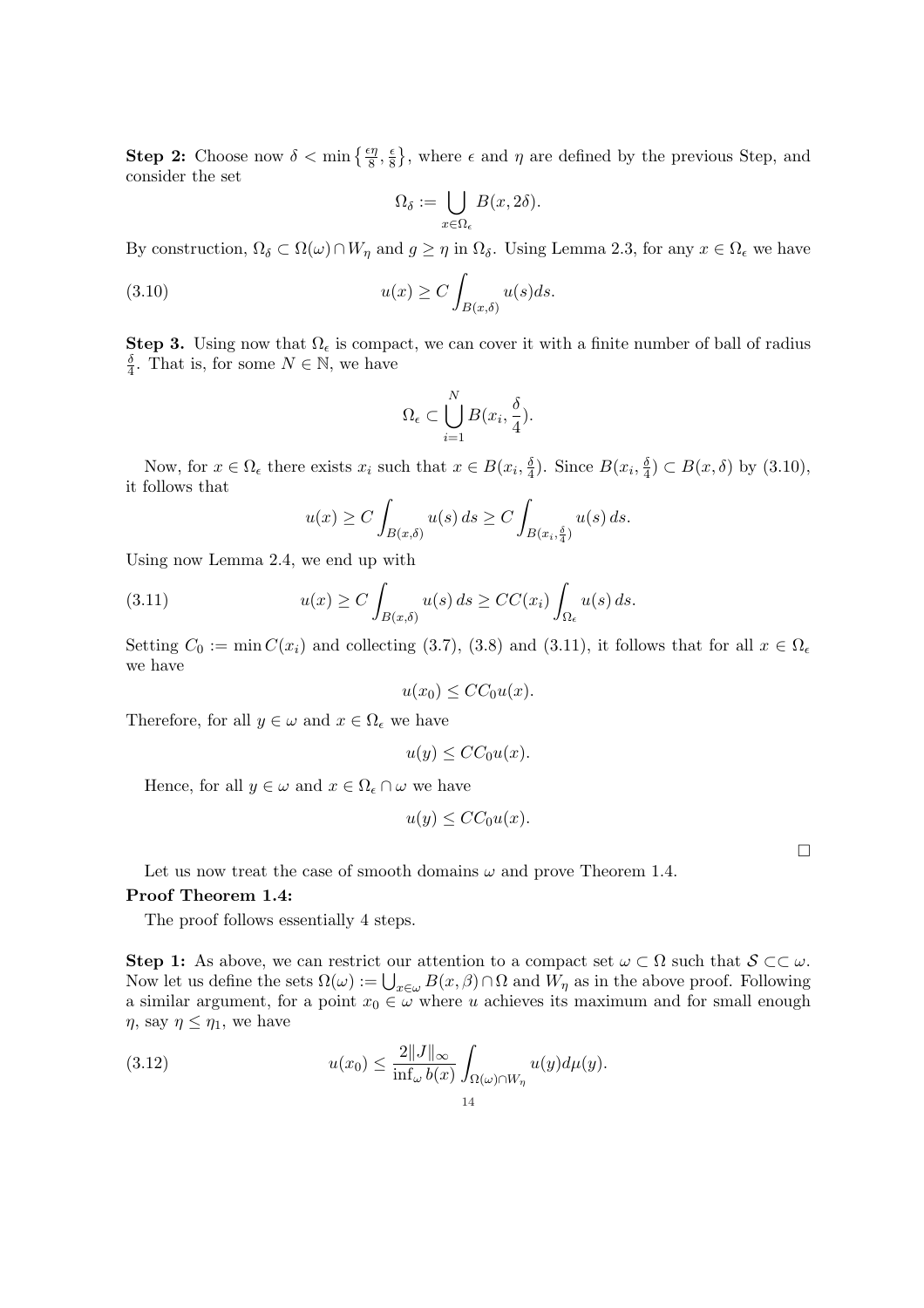Step 2: For any  $\nu \in \mathbb{R}$ , let us consider the set  $\omega_{\nu} := \{x \in \omega | d(x, \partial \omega) \ge \nu\}$  and  $C(x, \theta, a)$  be the cone issued from x with angle  $\theta$  and height a. On one hand, since  $S \subset\subset \omega$ , there exists  $\nu_0 > 0$  such that  $\omega \setminus \omega_{4\nu_0} \cap S = \emptyset$ . On the other hand, since  $\omega$  satisfies an uniform inner cone condition, it follows that for  $\nu$  small enough, say  $\nu \leq \nu^*$ , there exists  $r(\nu) > 0$  such that for any  $x \in \omega \setminus \omega_{\nu}$ , there exists  $\bar{x} \in \omega$  such that

$$
B(\bar{x}, r) \subset C_{x,\theta,a} \cap (\omega_{\nu} \setminus \omega_{4\nu})
$$
  

$$
B(\bar{x}, r) \subset B(x, \beta).
$$

Let us now fix  $\nu \le \min\{\nu_0, \nu^*\}$  and take  $\eta^* := \min_{\Omega(\omega) \setminus \omega_{4\nu}} g$ . By construction,  $\eta^* > 0$ . Now take any  $x \in \omega \setminus \omega_{\nu}$ . From (1.5), using the uniform inner cone property, we have

(3.13) 
$$
u(x) = \frac{1}{b(x)} \int_{\Omega} J\left(\frac{x-y}{g(y)}\right) \frac{u(y)}{g^n(y)} dy
$$

(3.14) 
$$
\geq \frac{1}{b(x)} \int_{C_{x,\theta,a} \cap B(x,\beta)} J\left(\frac{x-y}{g(y)}\right) \frac{u(y)}{g^n(y)} dy
$$

(3.15) 
$$
\geq \frac{1}{b(x)} \int_{B(\bar{x},r)} J\left(\frac{x-y}{g(y)}\right) \frac{u(y)}{g^n(y)} dy.
$$

Recall that  $g \geq \eta^*$  in  $B(\bar{x}, r)$ . Therefore, since  $J(0) > 0$ ,  $b > 0$ , there exists  $\delta_0$  and  $C_0$ independent of x such that  $B(\bar{x},\delta_0) \subset B(\bar{x},r)$  and

(3.16) 
$$
u(x) \ge C_0 \int_{B(\bar{x}, \delta_0)} u(y) \, dy.
$$

Fix now  $\eta \leq \min\{\frac{\eta_1}{2}\}$  $\frac{\eta_1}{2}, \frac{\eta^*}{2}$  $\{\frac{\nu}{2}\}\$  such that  $W_{\eta}\setminus W_{2}\eta\subset\subset\omega_{\nu}$ , and let

$$
d := d\Big(\omega_{\nu} \cap W_{2\eta}, \partial(\Omega(\omega) \cap W_{\eta})\Big).
$$

By construction, we have  $d > 0$ . Indeed, since  $\eta \leq \eta^*$ , we have  $\partial(\Omega(\omega) \cap W_{\eta}) = \Gamma_1 \cup \Gamma_2$  where  $\Gamma_1 \subset (\Omega(\omega) \setminus \omega_{\frac{\nu}{2}})$  and  $\Gamma_2 \subset (W_\eta \setminus W_{\frac{3\eta}{4}})$ . Therefore, for any  $x \in \omega_{\nu} \cap W_{2\eta}$ 

$$
d(x, \Gamma_1 \cup \Gamma_2) \ge d\left(x, \overline{(\Omega(\omega) \setminus \omega_{\frac{\nu}{2}})} \cup \overline{(W_{\eta} \setminus W_{\frac{3\eta}{4}})}\right) > 0.
$$

**Step 3:** Let  $\nu$  and  $\eta$  be defined by the above steps. Since  $d > 0$ , choosing  $\epsilon$  small enough, say  $\epsilon \leq \frac{d}{2i}$  $\frac{a}{2\eta}$ , it follows that

$$
\omega_{\nu} \cap W_{2\eta} \subset \{x | d(x, \partial(\Omega(\omega) \cap W_{\eta})) \ge \epsilon \eta\}.
$$

Now, since  $g \ge \eta$  in  $\Omega(\omega) \cap W_{\eta}$ , from Lemma 2.1 there exists  $\epsilon^*$  so that for all  $0 < \epsilon \le \epsilon^*$ there exists a non empty set  $\Omega_{\epsilon}$  and a constant  $C(J,\eta,\Omega(\omega) \cap W_{\eta},b,\epsilon)$  such that

$$
\{x|d(x,\partial(\Omega(\omega)\cap W_{\eta}))\geq \epsilon\eta\}\subset\Omega_{\epsilon}\subset\left\{x|d(x,\partial(\Omega(\omega)\cap W_{\eta}))\geq\frac{\epsilon\eta}{2}\right\}
$$

and

(3.17) 
$$
\int_{\Omega_{\epsilon}} u(y) dy \ge C \int_{\Omega(\omega) \cap W_{\eta}} u(y) dy.
$$

Observe that by choosing  $\epsilon \leq \min\{\epsilon^*, \frac{d}{2\epsilon}\}$  $\frac{d}{2\eta}$ , we also have  $\omega_{\nu} \cap W_{2\eta} \subset \Omega_{\epsilon}$ . 15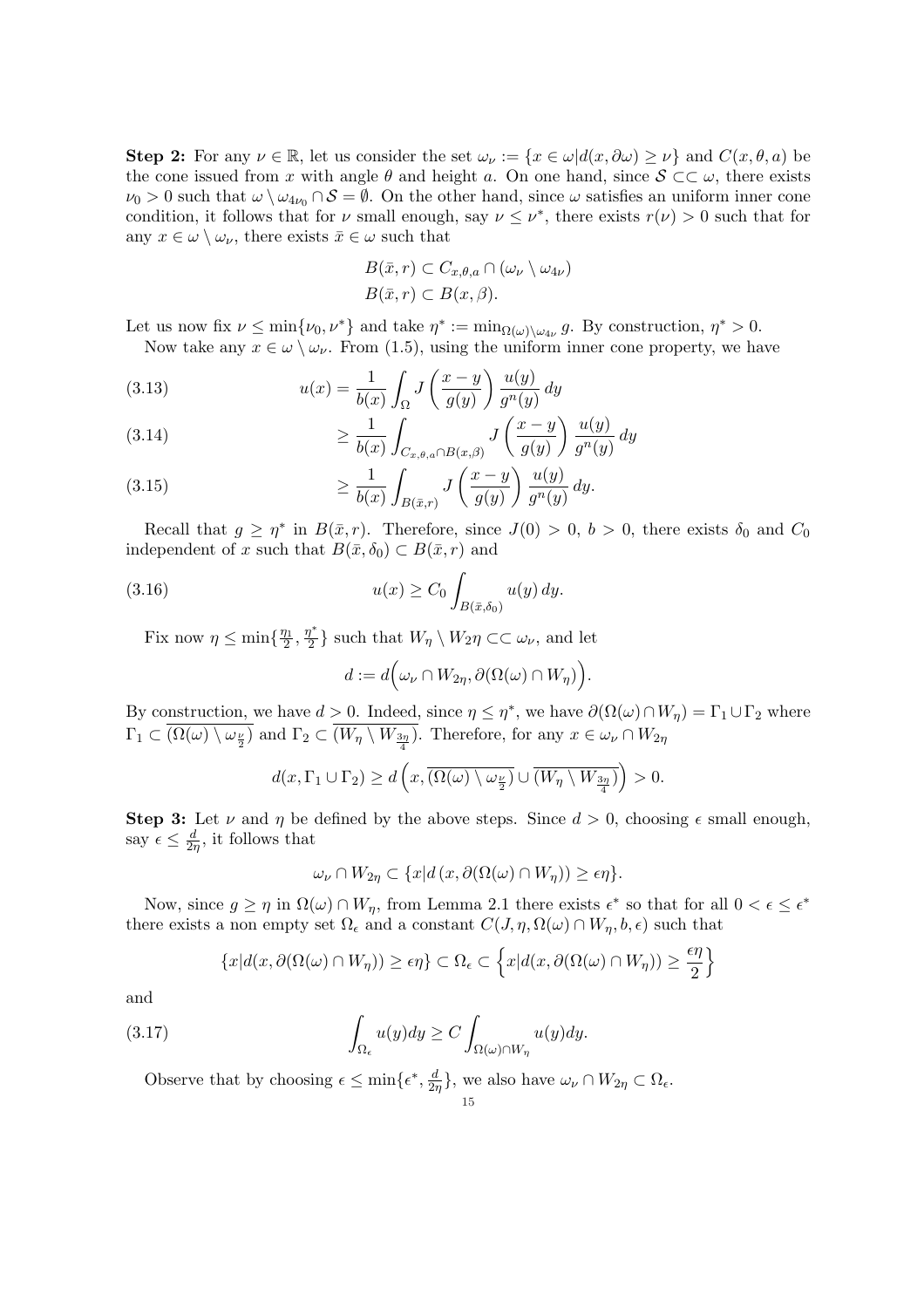We now fix  $\epsilon \leq \min\{\epsilon^*, \frac{d}{2\epsilon}\}$  $\frac{d}{2\eta}$  and choose  $\delta < \frac{\epsilon \eta}{8}$ , and consider the set

$$
\Omega_\delta:=\bigcup_{x\in\Omega_\epsilon}B(x,2\delta).
$$

By construction, we have  $\Omega_{\epsilon} \subset \Omega$   $\delta \subset \Omega(\omega) \cap W_{\eta}$  and  $g \geq \eta$  in  $\Omega_{\delta}$ . Therefore, from Lemma 2.3 there exists  $\delta_1$  and C such that for any  $x \in \Omega_{\epsilon}$ , we have

(3.18) 
$$
u(x) \ge C \int_{B(x,\delta_1)} u(s)ds.
$$

**Step 4:** Take now  $\delta^* \leq \min{\delta_0, \delta_1}$ , where  $\delta_0$  is defined in (3.16). Covering  $\Omega_{\epsilon}$  with a finite number of balls of radius  $\frac{\delta^*}{4}$  $\frac{\delta^*}{4}$ , (i.e. for some  $N \in \mathbb{N}$ ,  $\Omega_{\epsilon} \subset \bigcup_{i=1}^N B(x_i, \frac{\delta^*}{4})$  $\left(\frac{p^*}{4}\right)$ , and using a similar argument as in the proof above yields

$$
u(x_0) \le CC_0 u(x)
$$
 for all  $x \in \Omega_{\epsilon}$ ,

where  $C := \min C(x_i)$ . Since  $\omega_{\nu} \cap W_2 \eta \subset \Omega_{\epsilon}$ , it follows that

(3.19) 
$$
u(x_0) \le CC_0 u(x) \quad \text{for all} \quad x \in \omega_\nu \cap W_2 \eta.
$$

From (3.16), we also get that for all  $x \in \omega \setminus \omega_{\nu}$ ,

$$
u(x) \ge C \int_{B(\bar{x}, \delta_0)} u(s) \, ds,
$$

where  $B(\bar{x}, \delta_0) \subset \omega_{\nu} \setminus \omega_{4\nu}$ . Since  $\bar{x} \in \omega_{\nu} \cap W_{2\eta} \subset \Omega_{\epsilon}$  and  $\delta^* \leq \delta_0$ , it follows that

$$
u(x) \ge C \int_{B(\bar{x}, \delta_0)} u(s) ds \ge CC \int_{B(x_i, \frac{\delta^*}{2})} u(s) ds.
$$

Using Lemma 2.4, it yields

(3.20) 
$$
u(x) \ge CC(x_i) \int_{\Omega_{\epsilon}} u(s) ds
$$

$$
\geq CC_0 \int_{\Omega_{\epsilon}} u(s) \, ds.
$$

Combining now (3.21) and (3.12), we end up with

(3.22) 
$$
u(x_0) \le CC_0 u(x) \quad \text{for all} \quad x \in (\omega \setminus \omega_\nu).
$$

Hence, from  $(3.22)$  and  $(3.19)$  we get

(3.23)  $u(x) \leq CC_0u(y)$  for all  $x \in \omega, y \in \omega \cap W_{2n}$ .

Let us now prove Theorem 1.1.

## Proof of Theorem 1.1:

The proof follows easily from Theorems 1.2 and 1.4. Indeed, let  $\omega \subset\subset \Omega$  be a compact set. Then, since  $d(\omega, \Omega) > \nu$  for some positive  $\nu$ , there exists a regular compact set  $\tilde{\omega}$  such that  $\omega \subset \tilde{\omega}$ . Applying now Theorem 1.4, there exists  $\eta^*$  such that for all positive  $\eta \leq \eta^*$ , there exists a constant  $C(\eta)$  such that for any positive solution u of (1.5), we have

¤

$$
u(x) \le C(\eta)u(y)
$$
 for any  $x \in \tilde{\omega}, y \in \tilde{\omega} \cap \{z \in \Omega | g(z) \ge \eta\}.$ 

Recall that  $g \geq \alpha$  in  $\Omega$ . It follows that

$$
u(x) \le C(\alpha)u(y)
$$
 for any  $x, y \in \tilde{\omega}$ .  
16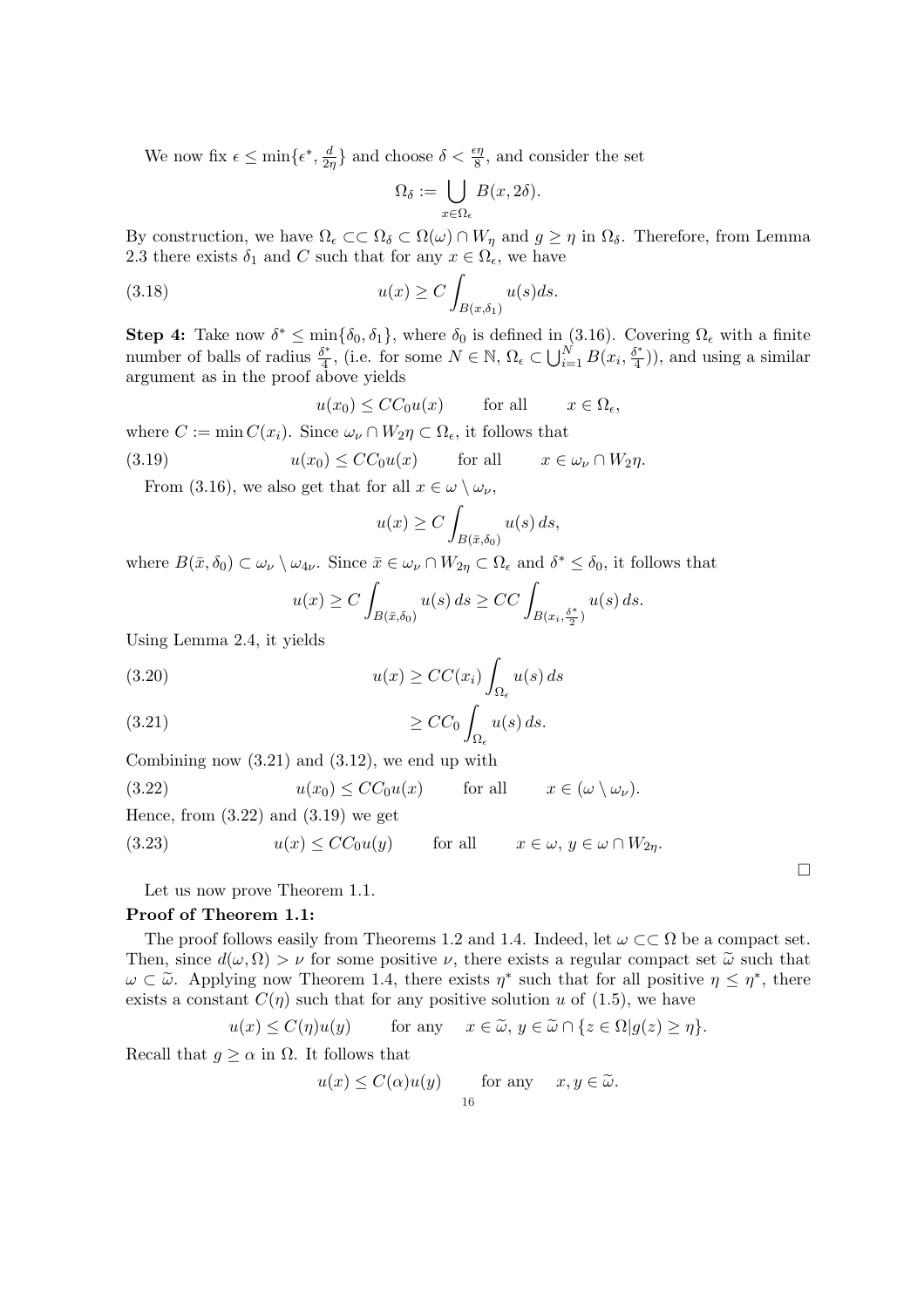Now since,  $\omega \subset \tilde{\omega}$ , the above inequality holds as well on  $\omega$ .

Finally, let us prove Corollary 1.5.

## Proof of Corollary 1.5

Since  $\Omega$  is bounded and regular, using Theorem 1.4 and corollary 1.3, we have

$$
\sup_{\Omega} u \le C(\eta)u(y) \qquad \text{for any} \quad y \in \Omega \cap \{z \in \Omega | g(z) \ge \eta\}.
$$

Recalling that  $g \geq \alpha$  in  $\Omega$ , it follows that

$$
\sup_{\Omega} u \le C(\alpha)u(y) \qquad \text{for any} \quad y \in \Omega.
$$
  

$$
\sup_{\Omega} u \le C(\alpha) \inf_{\Omega} u(y).
$$

## 4. Construction of non trivial positive solution of a particular nonlocal **EQUATION**

In this section, we deal with the construction of a positive solution of (1.7) and prove Theorem 1.6.

### Proof of Theorem 1.6:

We treat two cases

#### Case 1: Ω bounded.

First, let us assume that  $\Omega$  is bounded. Let us define the operator  $T \in \mathcal{L}(C(\Omega))$  by

$$
Tu := \frac{1}{a(x)} \int_{\Omega} J\left(\frac{x-y}{g(y)}\right) \frac{u(y)}{g^n(y)} dy,
$$

where

Hence,

$$
a(x) := \begin{cases} \int_{\Omega} J\left(\frac{y-x}{g(x)}\right) \frac{dy}{g^n(x)} & \text{for } x \notin \mathcal{S} \\ 1 & \text{otherwise.} \end{cases}
$$

Since  $\frac{1}{g^n(y)} \in L^1_{loc}, T$  is a compact operator. Moreover T is positive since g,a and J are non-negative functions. Using now the Krein-Rutman Theorem, there exist an eigenvalue  $\lambda$ and an eigenfunction  $\phi > 0$  such that

$$
\frac{1}{a(x)} \int_{\Omega} J\left(\frac{x-y}{g(y)}\right) \frac{\phi}{g(y)} dy = \lambda \phi.
$$

Integrating the equation over  $\Omega$ , it follows that  $\lambda = 1$ , and  $\phi$  is our desired solution. Case 2: Ω unbounded.

Assume now that  $\Omega$  is any open set and let  $\Omega_n$  be an increasing sequence of bounded subsets such that  $\lim_{n\to\infty} \Omega_n = \Omega$ . Since  $S \subset\subset \Omega$ , we can also assume that for all  $n \in \mathbb{N}$ ,  $S \cap \Omega_n \subset\subset$  $\Omega_n$ . Let  $\phi_n$  denote the associated solution to  $\Omega_n$  with the normalization  $\phi(x_0) = 1$  for some fixed  $x_0 \in \Omega_n$  that we will choose later on. Since  $n \in \mathbb{N}$ ,  $S \subset\subset \Omega_n$  and  $(\Omega_n)_{n\in\mathbb{N}}$  is an increasing sequence of sets, for some  $\eta_1$  small we have

$$
\bigcap_{n\in\mathbb{N}}(\Omega_n\cap W_{\eta_1})=\Omega_0\cap W_{\eta_1}\neq\emptyset.
$$

Let us choose  $x_0 \in \Omega_0 \cap W_{\eta_1}$ .

 $\Box$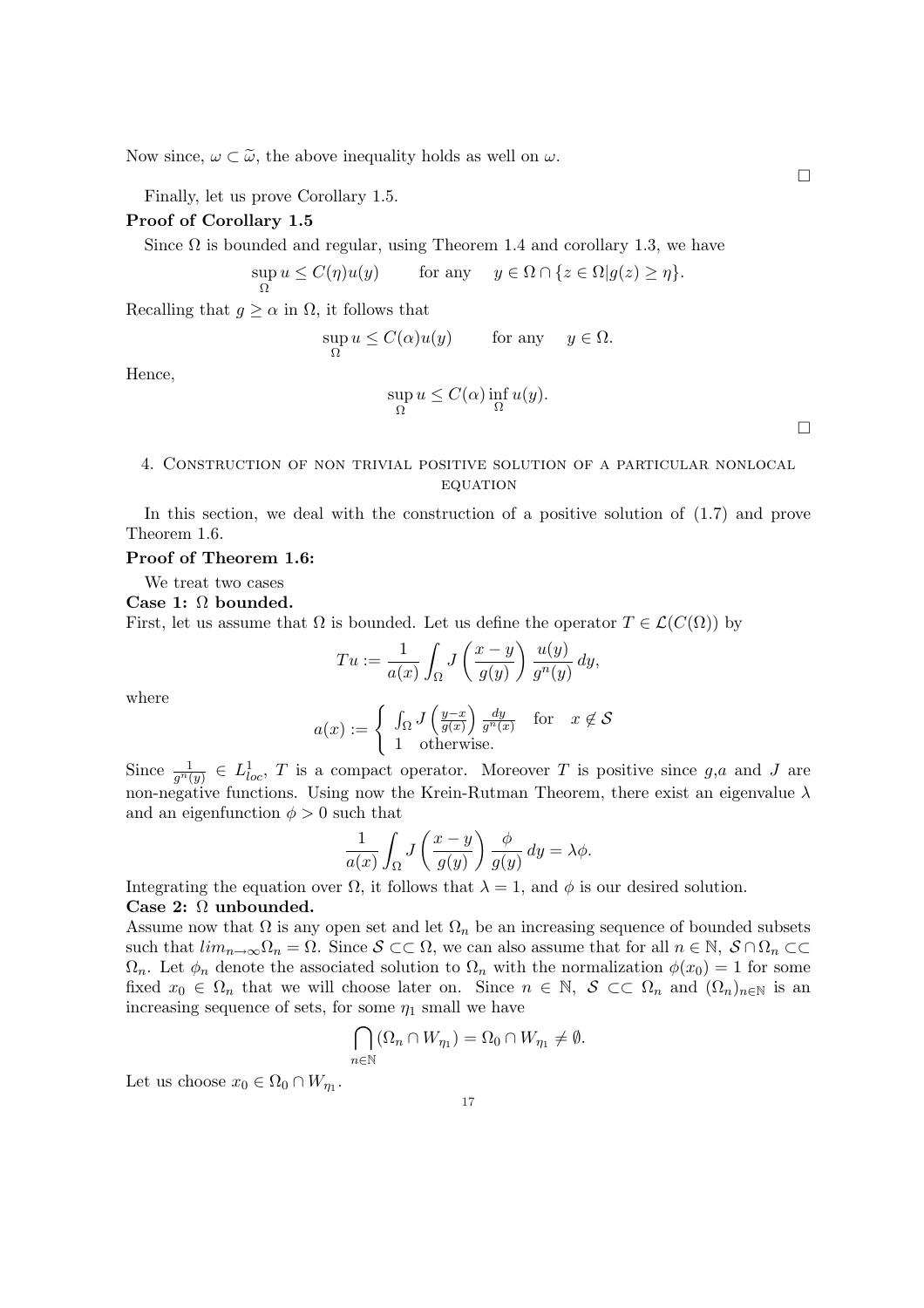Let us now fix  $n \in \mathbb{N}$  and consider the sequence of functions  $(\phi_{n+k})_{k \in \mathbb{N}}$ . By construction,  $\phi_{n+k}$  satisfies the equation

$$
\int_{\Omega_{n+k}} J\left(\frac{x-y}{g(y)}\right) \frac{\phi_{n+k}(y)}{g^n(y)} dy - a_{n+k}(x)\phi_{n+k} = 0.
$$

Since  $\Omega_n$  is an increasing sequence of bounded sets, for any  $k \in \mathbb{N}$  we have  $\Omega_n \subset \Omega_{n+k}$ . Using Theorem 1.2 with  $\Omega_n$  and  $\phi_{n+k}$ , it follows that for any  $k \in \mathbb{N}$  there exists a constant  $\eta_k^*$ , such that for all  $\eta \leq \eta_k^*$  there exists  $\omega'_{n+k}$  and a constant  $C_{n+k}(J,g,\eta,||a_{n+k}||_{\infty},\beta,\Omega_n)$  such that

(4.1) 
$$
\{x \in \Omega_{n+k} | d(x, \partial(\Omega_n \cap W_\eta)) > \eta\} \subset \omega'_{n+k}
$$

(4.2) 
$$
\sup_{\Omega_n} \phi_{n+k} \leq C_{n+k}(\eta)\phi_{n+k}(x) \quad \text{for all} \quad x \in \omega'_{n+k}.
$$

For each  $k \in \mathbb{N}$ , let us choose  $\eta_k$  such that

$$
\Omega_n \cap W_{\eta_1} \subset \{ x \in \Omega_n | d(x, \partial W_{\eta_k}) > \eta_k \}.
$$

Using the monotonicity of the sequence  $(\Omega_n)_{n\in\mathbb{N}}$ , it follows that

$$
\Omega_0 \cap W_{\eta_1} \subset \Omega_n \cap W_{\eta_1} \subset \{x \in \Omega_n | d(x, \partial W_{\eta_k}) > \eta_k\} \subset \omega'_{n+k}.
$$

Therefore, from the above set inclusion and (4.2), it follows that

(4.3) 
$$
\sup_{\Omega_n} \phi_n \leq C_{n+k}(\eta_k)\phi_n(x_0) \leq C_{n+k}(\eta_k).
$$

Now, observe that the sequence of positive functions  $(a_{n+k}(x))_{k\in\mathbb{N}}$  is increasing in  $\Omega_n$  and uniformly bounded. The monotonicity property follows easily from the monotonicity of the  $\Omega_n$ . Indeed, recall that for any  $x \in \Omega_n \setminus S$  we have

$$
a_{n+k}(x) = \int_{\Omega_{n+k}} J\left(\frac{y-x}{g(x)}\right) \frac{dy}{g^n(x)}.
$$

Therefore, using that  $\Omega_n \subset \Omega_n + 1$  and that  $J, g$  are non negative functions, it follows that

$$
a_{n+k}(x) = \int_{\Omega_{n+k}} J\left(\frac{y-x}{g(x)}\right) \frac{dy}{g^n(x)} \le \int_{\Omega_{n+k+1}} J\left(\frac{y-x}{g(x)}\right) \frac{dy}{g^n(x)} = a_{n+k+1}(x).
$$

On the other hand, for  $x \in \mathcal{S}$ , we have  $a_n(x) = 1$  for all  $n \in \mathbb{N}$ . Thus,  $a_{n+k} \le a_{n+k+1}$  in  $\Omega_n$ .

From the definition of  $a_n$ , we also get easily the uniform bound. For any  $x \in \Omega_n \setminus \mathcal{S}$ , using a change of variable we have

$$
a_n(x) = \int_{\Omega_n} J\left(\frac{y-x}{g(x)}\right) \frac{dy}{g^n(x)} \le \int_{\frac{\Omega_n - x}{g(x)}} J(z) dz \le 1.
$$

Using that  $(a_n(x))_n$  is uniformly bounded independent of n and increasing in  $\Omega_n$ , we can make the constant  $C_{n+k}$  independent of k. Therefore, for all  $k \in \mathbb{N}$ ,  $\phi_{n+k}$  is uniformly bounded in  $\Omega_n$ . Now, since  $\phi_{n+k}$  is uniformly continuous on  $\Omega_n$ , using Arzela-Ascoli's Theorem we can extract from  $(\phi_{n+k})_{k\in\mathbb{N}}$  a subsequence which converges uniformly in  $\Omega_n$ . By a standard diagonal argument, we can extract from  $(\phi_n)_{n\in\mathbb{N}}$  a subsequence which converges to a function  $φ$  uniformly on every compact subset  $ω$  of  $Ω$ . Using that J has compact support and the Lebesgue dominated convergence theorem, passing to the limit in the equation yields

$$
\int_{\Omega} J\left(\frac{x-y}{g(y)}\right) \frac{\phi}{g(y)} dy - a(x)\phi = 0.
$$